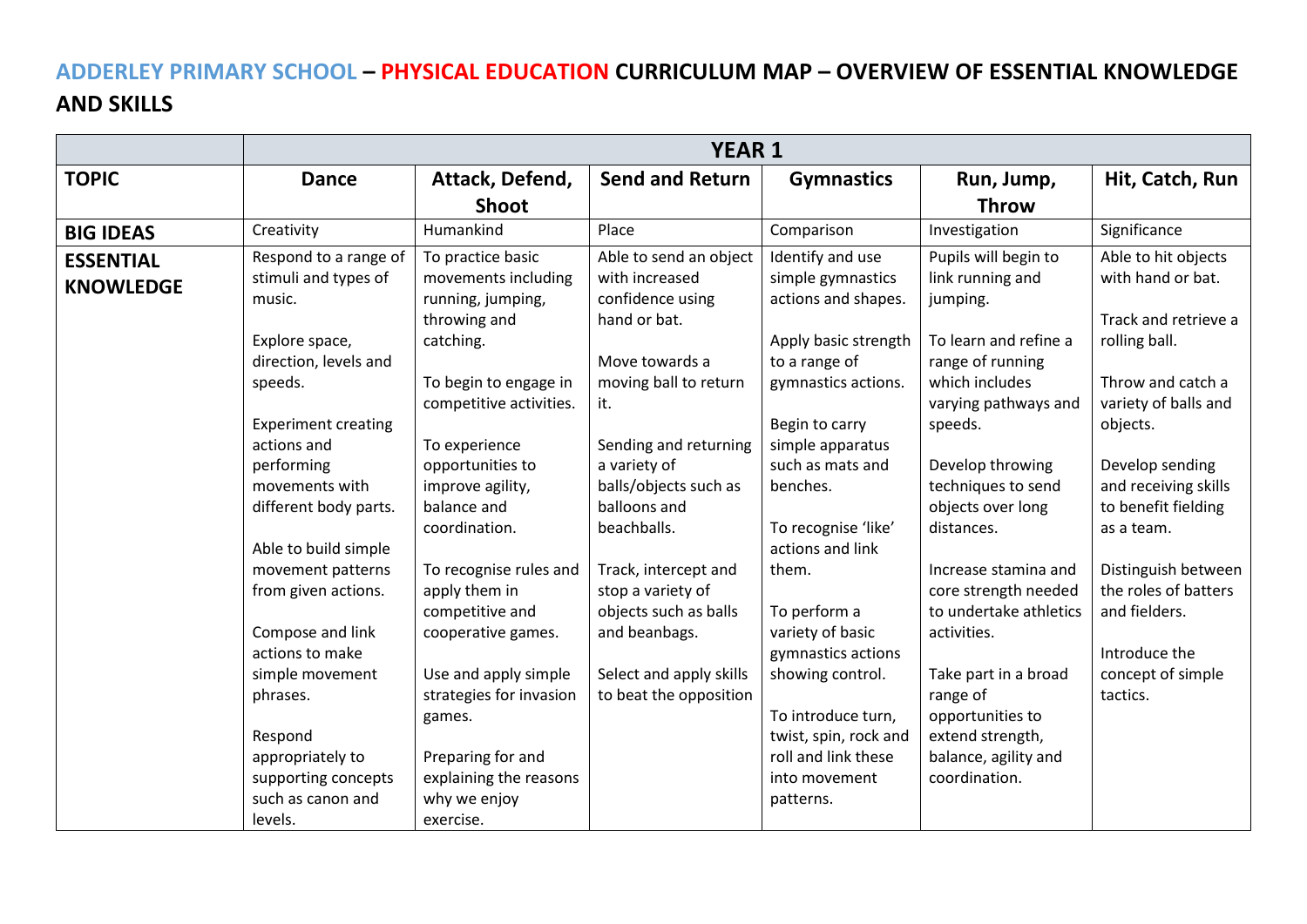|                    |                               |                        |                            | To perform longer    | Cooperate with         |                       |
|--------------------|-------------------------------|------------------------|----------------------------|----------------------|------------------------|-----------------------|
|                    |                               |                        |                            | movement phrases     | others to carry out    |                       |
|                    |                               |                        |                            | and link with        | more complex tasks.    |                       |
|                    |                               |                        |                            | confidence.          |                        |                       |
| <b>SKILL</b>       | <b>Exploring storytelling</b> | Send to targets. Catch | Sliding and receiving a    | Carry equipment      | Starting and stopping  | Use a range of        |
| <b>PROGRESSION</b> | through dance. Use a          | and intercept. Bounce  | ball/beanbag. Explore      | safely. Perform      | at speed. Show power   | throwing and rolling  |
|                    | theme to create a             | ball to self. Defend a | different ways of          | magic chair landing. | in run, use arms. Take | skills. Return a ball |
|                    | dance. Develop                | target. Attack and     | sending a ball. Moving     | Explore body         | off on two feet. Use   | to a base/zone.       |
|                    | actions to express            | defend as a pair.      | towards and                | tension. Linking     | leading arm to throw.  | Work with others to   |
|                    | friendship. Dance             | Communicate with       | returning balls.           | movements. Rock,     | Compete in relay       | stop players scoring  |
|                    | with start middle and         | partner. Compete in a  | Scoring points against     | spin, turn. Move on, | teams. Perform agile   | runs. Self-feed and   |
|                    | end. Perform with             | basic tournament 2v2.  | opposition. Attempt        | off and over         | movements. Work for    | hit a ball. Run       |
|                    | feeling. Perform              |                        | to hit a ball. Basic rally |                      | sustained periods of   | between bases to      |
|                    | actions to nursery            |                        | with slow moving           |                      | time. Negotiate        | score points.         |
|                    | rhymes. March in              |                        | objects (balloon).         |                      | obstacles. Jumping     |                       |
|                    | time. Move and turn           |                        | Feeding the ball over      |                      | and bounding. Run      |                       |
|                    | as a group. Perform           |                        | a net. Track balls.        |                      | from different         |                       |
|                    | simple cannon and in          |                        | Develop core strength      |                      | starting positions.    |                       |
|                    | rounds.                       |                        | to send objects from a     |                      |                        |                       |
|                    |                               |                        | sitting, kneeling, and     |                      |                        |                       |
|                    |                               |                        | standing position.         |                      |                        |                       |
| <b>NATIONAL</b>    | Perform dances using          | Participate in team    | Master basic               | Master basic         | Master basic           | Master basic          |
| <b>CURRICULUM</b>  | simple movement               | games, developing      | movements including        | movements            | movements including    | movements             |
| <b>LINKS</b>       | patterns.                     | simple tactics for     | running, jumping,          | including running,   | running, jumping,      | including running,    |
|                    |                               | attacking and          | throwing and               | jumping, throwing    | throwing and           | jumping, throwing     |
|                    |                               | defending.             | catching, as well as       | and catching, as     | catching, as well as   | and catching, as      |
|                    |                               |                        | developing balance,        | well as developing   | developing balance,    | well as developing    |
|                    |                               |                        | agility and co-            | balance, agility and | agility and co-        | balance, agility and  |
|                    |                               |                        | ordination, and begin      | co-ordination, and   | ordination, and begin  | co-ordination, and    |
|                    |                               |                        | to apply these in a        | begin to apply these | to apply these in a    | begin to apply these  |
|                    |                               |                        | range of activities.       | in a range of        | range of activities.   | in a range of         |
|                    |                               |                        |                            | activities.          |                        | activities.           |
| <b>ASSESSMENT</b>  | Progress is formally          | Progress is formally   | Progress is formally       | Progress is formally | Progress is formally   | Progress is formally  |
|                    | assessed twice per            | assessed twice per     | assessed twice per         | assessed twice per   | assessed twice per     | assessed twice per    |
|                    | half term. Firstly,           | half term. Firstly,    | half term. Firstly,        | half term. Firstly,  | half term. Firstly,    | half term. Firstly,   |
|                    | establishing their            | establishing their     | establishing their         | establishing their   | establishing their     | establishing their    |
|                    | baseline                      | baseline               | baseline                   | baseline             | baseline               | baseline              |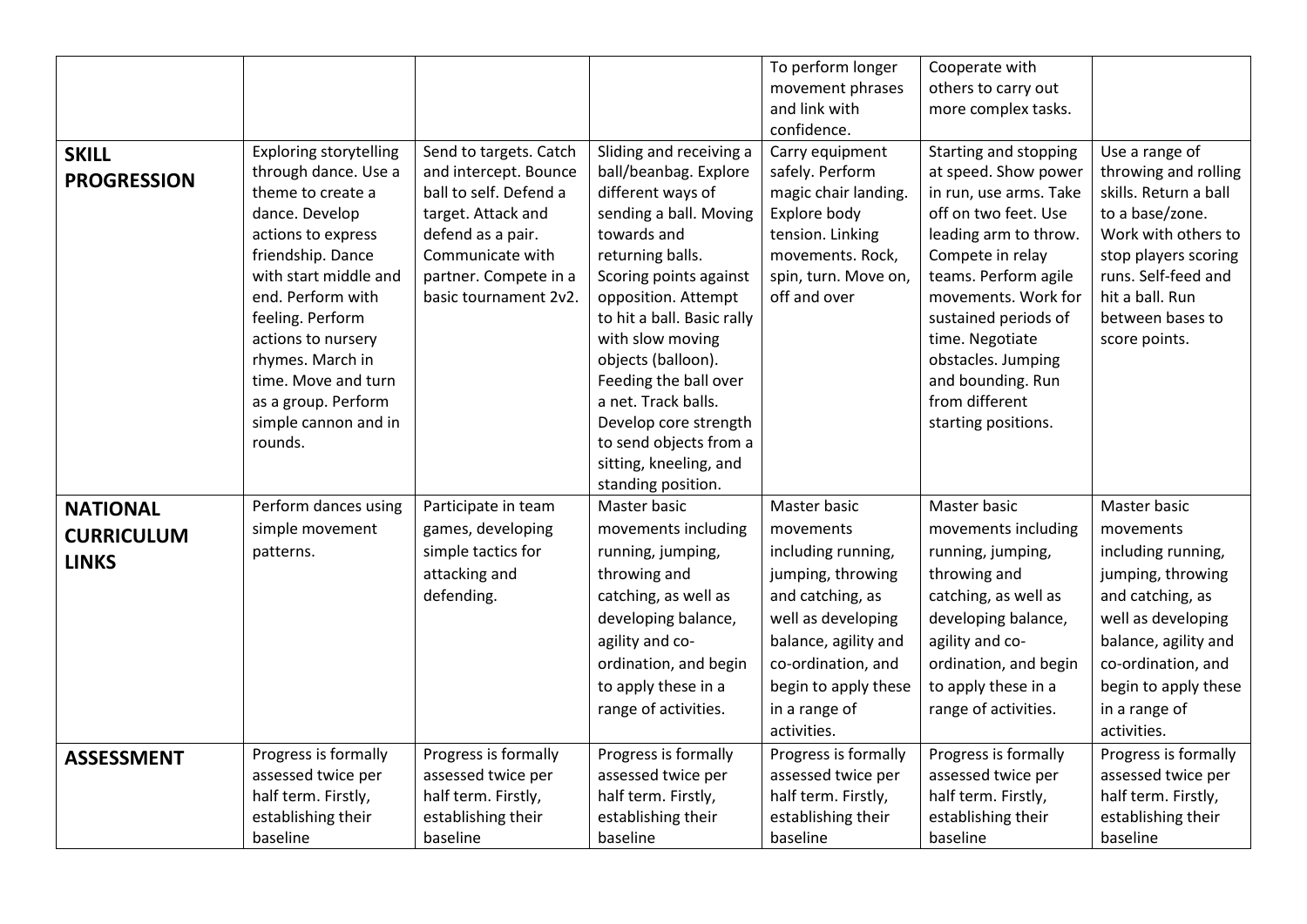|                           | interpretation of the  | interpretation of the  | interpretation of the  | interpretation of     | interpretation of the  | interpretation of     |
|---------------------------|------------------------|------------------------|------------------------|-----------------------|------------------------|-----------------------|
|                           | activity area and then | activity area and then | activity area and then | the activity area and | activity area and then | the activity area and |
|                           | a second time to       | a second time to       | a second time to       | then a second time    | a second time to       | then a second time    |
|                           | gauge their end of     | gauge their end of     | gauge their end of     | to gauge their end    | gauge their end of     | to gauge their end    |
|                           | topic understanding.   | topic understanding.   | topic understanding.   | of topic              | topic understanding.   | of topic              |
|                           |                        |                        |                        | understanding.        |                        | understanding.        |
| SUBJECT SPECIFIC E.G.     | Wider context link -   | Wider context link -   | Wider context $link -$ | Wider context link -  | Wider context $link -$ | Wider context link -  |
| SIGNIFICANT PEOPLE,       | styles of Dance.       | famous footballers     | famous tennis players  | Past Olympic Games    | Past Olympic Games     | famous cricket        |
| <b>ARTISTS, COMPOSERS</b> |                        | and high-level         | and high-level         | discussed within      | discussed within       | players. Major        |
| ETC.                      |                        | sporting competitions  | sporting competitions  | lessons.              | lessons.               | sporting              |
|                           |                        | referred to during     | referred to during     | Commonwealth          | Commonwealth           | competitions and      |
|                           |                        | lessons e.g. World     | lessons e.g.           | Games 2022.           | Games 2022.            | events. Famous        |
|                           |                        | Cup, Euros, Premier    | Wimbledon, US Open.    |                       |                        | stadiums across the   |
|                           |                        | League.                |                        |                       |                        | country.              |

|                                      | <b>YEAR 2</b>                                                                                                                                                                                                                                                                        |                                                                                                                                                                                                                                                                                    |                                                                                                                                                                                                                                                                   |                                                                                                                                                                                                                                                                               |                                                                                                                                                                                                                                                                             |                                                                                                                                                                                                                                           |  |  |
|--------------------------------------|--------------------------------------------------------------------------------------------------------------------------------------------------------------------------------------------------------------------------------------------------------------------------------------|------------------------------------------------------------------------------------------------------------------------------------------------------------------------------------------------------------------------------------------------------------------------------------|-------------------------------------------------------------------------------------------------------------------------------------------------------------------------------------------------------------------------------------------------------------------|-------------------------------------------------------------------------------------------------------------------------------------------------------------------------------------------------------------------------------------------------------------------------------|-----------------------------------------------------------------------------------------------------------------------------------------------------------------------------------------------------------------------------------------------------------------------------|-------------------------------------------------------------------------------------------------------------------------------------------------------------------------------------------------------------------------------------------|--|--|
| <b>TOPIC</b>                         | <b>Dance</b>                                                                                                                                                                                                                                                                         | Attack, Defend,<br>Shoot                                                                                                                                                                                                                                                           | <b>Send and Return</b>                                                                                                                                                                                                                                            | <b>Gymnastics</b>                                                                                                                                                                                                                                                             | Run, Jump,<br><b>Throw</b>                                                                                                                                                                                                                                                  | Hit, Catch, Run                                                                                                                                                                                                                           |  |  |
| <b>BIG IDEAS</b>                     | Creativity                                                                                                                                                                                                                                                                           | Humankind                                                                                                                                                                                                                                                                          | Place                                                                                                                                                                                                                                                             | Comparison                                                                                                                                                                                                                                                                    | Investigation                                                                                                                                                                                                                                                               | Significance                                                                                                                                                                                                                              |  |  |
| <b>ESSENTIAL</b><br><b>KNOWLEDGE</b> | Describe and explain<br>how performers can<br>transition and link<br>shapes and balances.<br>Perform basic actions<br>with control and<br>consistency at<br>different speeds and<br>on different levels.<br>Challenge<br>themselves to move<br>imaginatively<br>responding to music. | Can send a ball using<br>feet and can receive<br>a ball using feet.<br>Refine ways to<br>control bodies and a<br>range of equipment.<br>Recall and link<br>combinations of<br>skills, e.g. dribbling<br>and passing.<br>To select and apply a<br>small range of simple<br>tactics. | Be able to track the<br>path of a ball over a<br>net and move<br>towards it.<br>Begin to hit and<br>return a ball using<br>hands and racquets<br>with some<br>consistency.<br>Play modified<br>net/wall games<br>throwing, catching<br>and sending over a<br>net. | Describe and explain<br>how performers can<br>transition and link<br>gymnastic elements.<br>Perform with control<br>and consistency basic<br>actions at different<br>speeds and on<br>different levels.<br>Challenge<br>themselves to<br>develop strength and<br>flexibility. | Develop power,<br>agility, coordination<br>and balance over a<br>variety of activities.<br>Can throw and<br>handle a variety of<br>objects including<br>quoits, beanbags,<br>balls, hoops.<br>Can negotiate<br>obstacles showing<br>increased control of<br>body and limbs. | To develop hitting<br>skills with a variety of<br>bats.<br>Practice<br>feeding/bowling<br>skills.<br>Hit and run to score<br>points in games.<br>Work on a variety of<br>ways to score runs in<br>the different hit,<br>catch, run games. |  |  |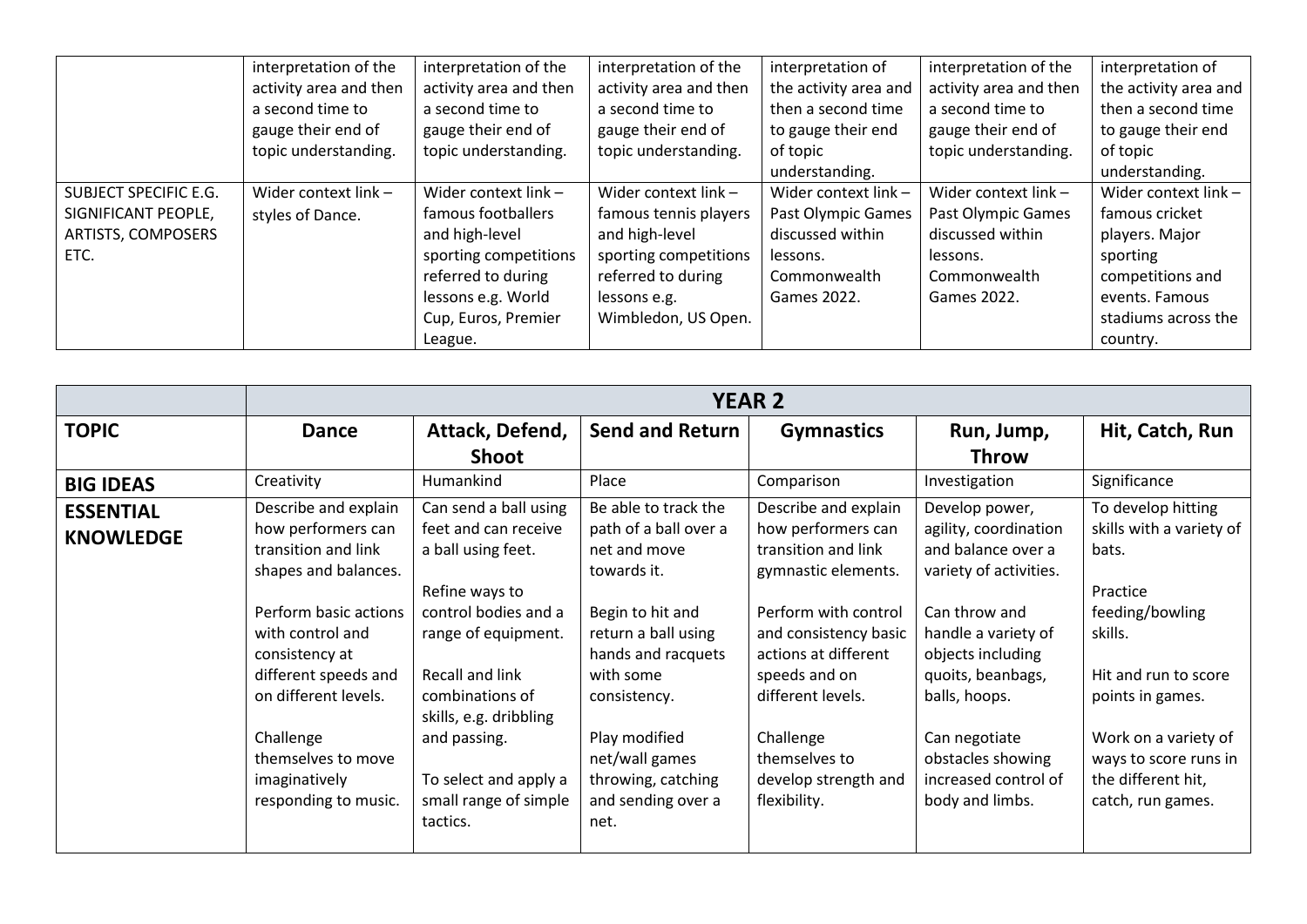|                                    | Work as part of a<br>group to create and<br>perform short                                                                                                                                                                                                                 | Recognise good<br>quality in self and<br>others.                                                                                                                                                                                                             | Be able to make it<br>difficult for their<br>opponent to score a                                                                                                                                                                                                                           | Create and perform a<br>simple sequence that<br>is judged using                                                                                                         | Improve running and<br>jumping movements,<br>work for sustained                                                                                                                                                                                                                  | Attempt to work as a<br>team to field.                                                                                                                                                                                                              |
|------------------------------------|---------------------------------------------------------------------------------------------------------------------------------------------------------------------------------------------------------------------------------------------------------------------------|--------------------------------------------------------------------------------------------------------------------------------------------------------------------------------------------------------------------------------------------------------------|--------------------------------------------------------------------------------------------------------------------------------------------------------------------------------------------------------------------------------------------------------------------------------------------|-------------------------------------------------------------------------------------------------------------------------------------------------------------------------|----------------------------------------------------------------------------------------------------------------------------------------------------------------------------------------------------------------------------------------------------------------------------------|-----------------------------------------------------------------------------------------------------------------------------------------------------------------------------------------------------------------------------------------------------|
|                                    | movement<br>sequences to music.                                                                                                                                                                                                                                           | To work with others                                                                                                                                                                                                                                          | point.                                                                                                                                                                                                                                                                                     | simple gymnastic<br>scoring.                                                                                                                                            | periods of time.                                                                                                                                                                                                                                                                 | Begin to play the role<br>of wicketkeeper or                                                                                                                                                                                                        |
|                                    | Perform using more<br>sophisticated<br>formations as well as<br>an individual.                                                                                                                                                                                            | to build basic<br>attacking play.                                                                                                                                                                                                                            | Begin to choose<br>specific tactics<br>appropriate to the<br>situation.                                                                                                                                                                                                                    | Develop body<br>management<br>through a range of<br>floor exercises.                                                                                                    | Reflect on activities<br>and make<br>connections between<br>a healthy active<br>lifestyle.                                                                                                                                                                                       | backstop.                                                                                                                                                                                                                                           |
|                                    | <b>Explore relationships</b><br>through different<br>dance formations.<br>Explain the<br>importance of<br>emotion and feeling<br>in dance.<br>Use the stimuli to<br>copy, repeat and                                                                                      |                                                                                                                                                                                                                                                              | Improve agility and<br>coordination and use<br>in a game.                                                                                                                                                                                                                                  | Use core strength to<br>link recognised<br>gymnastics elements,<br>e.g., back support<br>and half twist.<br>Attempt to use<br>rhythm while<br>performing a<br>sequence. | Experience and<br>improve on jumping<br>for distance and<br>height.                                                                                                                                                                                                              |                                                                                                                                                                                                                                                     |
|                                    | create dance actions<br>and motifs.                                                                                                                                                                                                                                       |                                                                                                                                                                                                                                                              |                                                                                                                                                                                                                                                                                            |                                                                                                                                                                         |                                                                                                                                                                                                                                                                                  |                                                                                                                                                                                                                                                     |
| <b>SKILL</b><br><b>PROGRESSION</b> | Dance in solo and<br>duet. Explore<br>creative footwork.<br>Discuss how a dance<br>can develop.<br>Respond to visual<br>stimulus. Comment<br>on contrasting<br>actions. Use the<br>theme of a clockface<br>to develop a dance.<br>Perform 'freestyle'<br>moves. Perform a | Kick with inside of<br>foot and stop ball<br>with feet. Control a<br>ball. Bounce the ball<br>to send it. Bounce a<br>ball to begin to<br>dribble. Throw/send<br>a variety of<br>equipment. Pass and<br>move. Intercepting in<br>a game. Play<br>goalkeeper. | Identify dominant<br>and non-dominant<br>side. Use basic<br>serving rules in a<br>game. Able to self-<br>feed a ball to a<br>partner using a<br>racquet. Develop<br>agility in isolated<br>challenges. Develop<br>the ready position to<br>receive a ball. Play a<br>variety of roles in a | Use start & finish<br>shapes. Power in<br>jumping. Levels and<br>speed. Back & front<br>support. Rhythm in<br>performing. Body<br>management in a<br>range of actions.  | Aware of others<br>when running in<br>space. Create more<br>power with legs and<br>apply to agility test.<br>Select best throw for<br>conditioned games.<br>Perform some static<br>and dynamic<br>balances. Explore<br>their emotions<br>around different<br>challenges. Attempt | Hit with bats (some<br>still hitting with<br>hands). Use kicking<br>to send a ball and<br>score points. Use<br>underarm bowling.<br>Play as part of a<br>team. Run to 'safety'.<br>Outwit bowler and<br>hot to space. Move in<br>line to stop ball. |
|                                    | motif to music.                                                                                                                                                                                                                                                           |                                                                                                                                                                                                                                                              | simple game. Throw                                                                                                                                                                                                                                                                         |                                                                                                                                                                         | more accuracy in                                                                                                                                                                                                                                                                 |                                                                                                                                                                                                                                                     |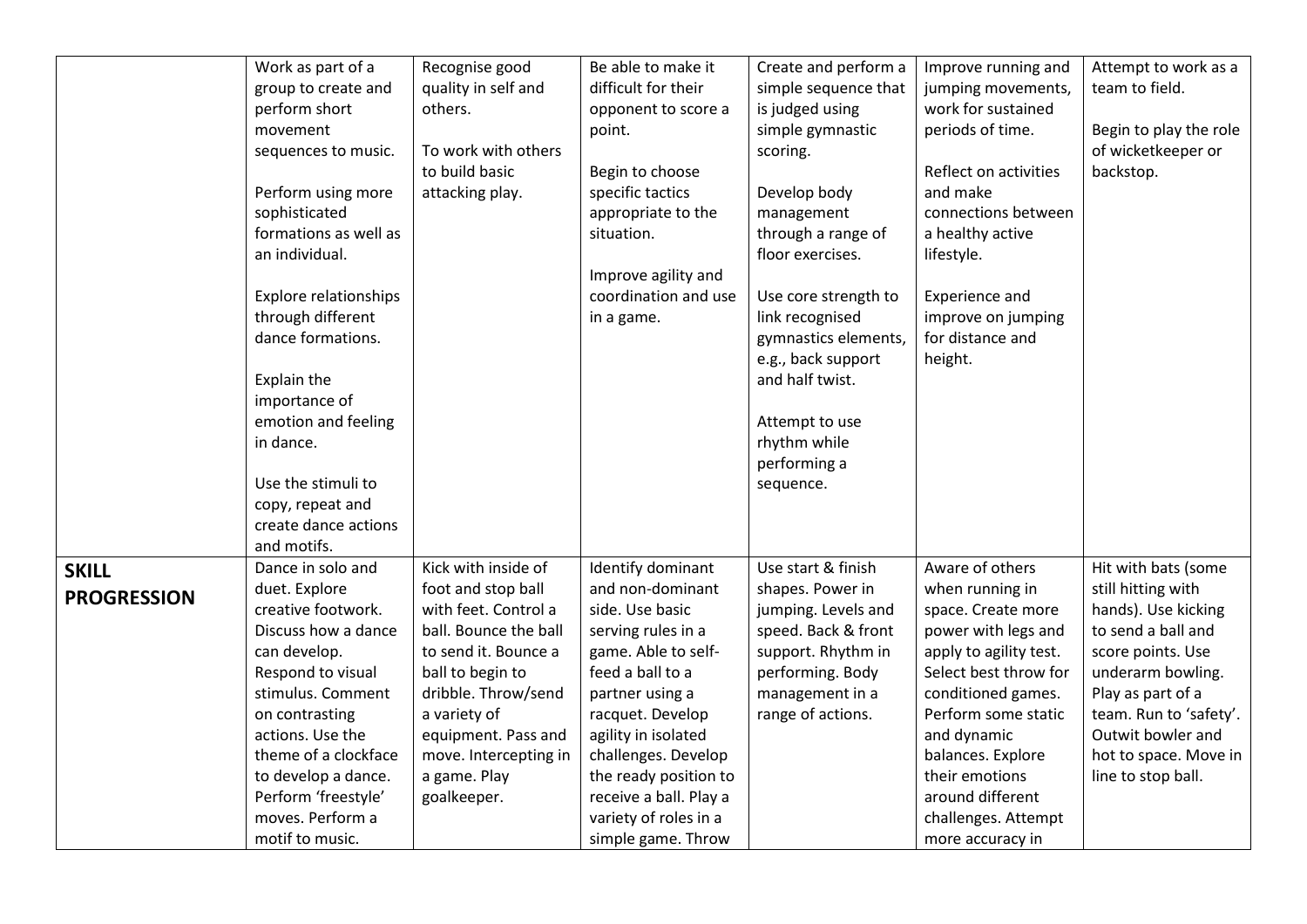| <b>NATIONAL</b><br><b>CURRICULUM</b><br><b>LINKS</b>                                                   | pathways.<br>Perform dances using<br>simple movement<br>patterns.                                                                                                                                                                                                    | Participate in team<br>games, developing<br>simple tactics for<br>attacking and<br>defending.                                                                                                                                                                                                                                                                                           | difficult for opponent<br>to return. Play out a<br>point from a serve.<br>Master basic<br>movements including<br>running, jumping,<br>throwing and<br>catching, as well as<br>developing balance,<br>agility and co-<br>ordination, and begin<br>to apply these in a<br>range of activities.                                                                                    | Master basic<br>movements including<br>running, jumping,<br>throwing and<br>catching, as well as<br>developing balance,<br>agility and co-<br>ordination, and begin<br>to apply these in a<br>range of activities.                                                                                                                                  | under pressure.<br><b>Explore breathing</b><br>techniques.<br>Master basic<br>movements including<br>running, jumping,<br>throwing and<br>catching, as well as<br>developing balance,<br>agility and co-<br>ordination, and begin<br>to apply these in a<br>range of activities.                                                            | Master basic<br>movements including<br>running, jumping,<br>throwing and<br>catching, as well as<br>developing balance,<br>agility and co-<br>ordination, and begin<br>to apply these in a<br>range of activities.                                                                                                                                                        |
|--------------------------------------------------------------------------------------------------------|----------------------------------------------------------------------------------------------------------------------------------------------------------------------------------------------------------------------------------------------------------------------|-----------------------------------------------------------------------------------------------------------------------------------------------------------------------------------------------------------------------------------------------------------------------------------------------------------------------------------------------------------------------------------------|---------------------------------------------------------------------------------------------------------------------------------------------------------------------------------------------------------------------------------------------------------------------------------------------------------------------------------------------------------------------------------|-----------------------------------------------------------------------------------------------------------------------------------------------------------------------------------------------------------------------------------------------------------------------------------------------------------------------------------------------------|---------------------------------------------------------------------------------------------------------------------------------------------------------------------------------------------------------------------------------------------------------------------------------------------------------------------------------------------|---------------------------------------------------------------------------------------------------------------------------------------------------------------------------------------------------------------------------------------------------------------------------------------------------------------------------------------------------------------------------|
| <b>ASSESSMENT</b><br><b>SUBJECT SPECIFIC E.G.</b><br>SIGNIFICANT PEOPLE,<br>ARTISTS, COMPOSERS<br>ETC. | Progress is formally<br>assessed twice per<br>half term. Firstly,<br>establishing their<br>baseline<br>interpretation of the<br>activity area and<br>then a second time<br>to gauge their end of<br>topic understanding.<br>Wider context link -<br>styles of Dance. | Progress is formally<br>assessed twice per<br>half term. Firstly,<br>establishing their<br>baseline<br>interpretation of the<br>activity area and<br>then a second time<br>to gauge their end of<br>topic understanding.<br>Wider context link -<br>famous footballers<br>and high-level<br>sporting<br>competitions<br>referred to during<br>lessons e.g. World<br>Cup, Euros, Premier | Progress is formally<br>assessed twice per<br>half term. Firstly,<br>establishing their<br>baseline<br>interpretation of the<br>activity area and<br>then a second time<br>to gauge their end of<br>topic understanding.<br>Wider context link -<br>famous tennis<br>players and high-<br>level sporting<br>competitions<br>referred to during<br>lessons e.g.<br>Wimbledon, US | Progress is formally<br>assessed twice per<br>half term. Firstly,<br>establishing their<br>baseline<br>interpretation of the<br>activity area and<br>then a second time<br>to gauge their end of<br>topic understanding.<br>Wider context link -<br><b>Past Olympic Games</b><br>discussed within<br>lessons.<br>Commonwealth<br><b>Games 2022.</b> | Progress is formally<br>assessed twice per<br>half term. Firstly,<br>establishing their<br>baseline<br>interpretation of the<br>activity area and<br>then a second time<br>to gauge their end of<br>topic understanding<br>Wider context link -<br>Past Olympic Games<br>discussed within<br>lessons.<br>Commonwealth<br><b>Games 2022.</b> | Progress is formally<br>assessed twice per<br>half term. Firstly,<br>establishing their<br>baseline<br>interpretation of the<br>activity area and<br>then a second time<br>to gauge their end of<br>topic understanding.<br>Wider context link -<br>famous cricket<br>players. Major<br>sporting<br>competitions and<br>events. Famous<br>stadiums across the<br>country. |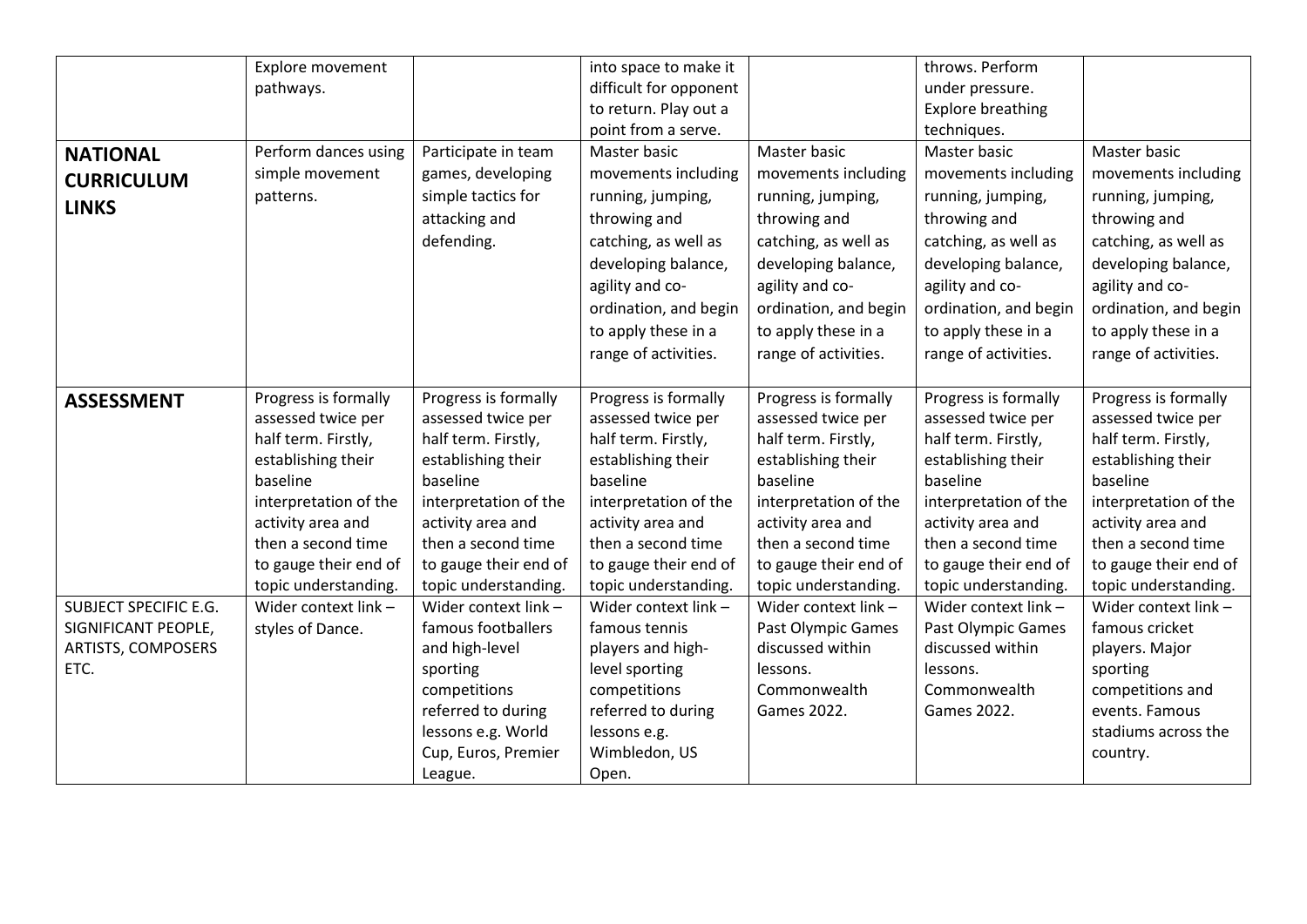|                                      | <b>YEAR 3</b>                                                                                                                                                                                                                                                                                                                                                                                                                                                                                                                                                            |                                                                                                                                                                                                                                                                                                                                                                                                                                                                                                                                                        |                                                                                                                                                                                                      |                                                                                                                                                                                                                                                                                                                                                                                                                                            |                                                                                                                                                                                                                                                                                                                                                                     |                                                                                                                                                                                                                                                               |  |  |
|--------------------------------------|--------------------------------------------------------------------------------------------------------------------------------------------------------------------------------------------------------------------------------------------------------------------------------------------------------------------------------------------------------------------------------------------------------------------------------------------------------------------------------------------------------------------------------------------------------------------------|--------------------------------------------------------------------------------------------------------------------------------------------------------------------------------------------------------------------------------------------------------------------------------------------------------------------------------------------------------------------------------------------------------------------------------------------------------------------------------------------------------------------------------------------------------|------------------------------------------------------------------------------------------------------------------------------------------------------------------------------------------------------|--------------------------------------------------------------------------------------------------------------------------------------------------------------------------------------------------------------------------------------------------------------------------------------------------------------------------------------------------------------------------------------------------------------------------------------------|---------------------------------------------------------------------------------------------------------------------------------------------------------------------------------------------------------------------------------------------------------------------------------------------------------------------------------------------------------------------|---------------------------------------------------------------------------------------------------------------------------------------------------------------------------------------------------------------------------------------------------------------|--|--|
| <b>TOPIC</b>                         | <b>Gymnastics</b>                                                                                                                                                                                                                                                                                                                                                                                                                                                                                                                                                        | <b>Football</b>                                                                                                                                                                                                                                                                                                                                                                                                                                                                                                                                        | <b>Tennis</b>                                                                                                                                                                                        | <b>Dance</b>                                                                                                                                                                                                                                                                                                                                                                                                                               | <b>Cricket</b>                                                                                                                                                                                                                                                                                                                                                      | <b>Athletics</b>                                                                                                                                                                                                                                              |  |  |
| <b>BIG IDEAS</b>                     | Creativity                                                                                                                                                                                                                                                                                                                                                                                                                                                                                                                                                               | Humankind                                                                                                                                                                                                                                                                                                                                                                                                                                                                                                                                              | Place                                                                                                                                                                                                | Comparison                                                                                                                                                                                                                                                                                                                                                                                                                                 | Investigation                                                                                                                                                                                                                                                                                                                                                       | Significance                                                                                                                                                                                                                                                  |  |  |
| <b>ESSENTIAL</b><br><b>KNOWLEDGE</b> | Modify actions<br>independently using<br>different pathways,<br>directions and shapes.<br>Consolidate and<br>improve the quality of<br>movements and<br>gymnastics actions.<br>Relate strength and<br>flexibility to the actions<br>and movements they<br>are performing.<br>To use basic<br>compositional ideas to<br>improve sequence<br>work.<br>Identify similarities and<br>differences in<br>sequences.<br>Develop body<br>management over a<br>range of floor<br>exercises.<br>Attempt to bring<br>explosive moves into<br>floor work through<br>jumps and leaps. | To perform some<br>basic invasion games<br>skills, throwing,<br>catching, kicking and<br>dribbling.<br>To build<br>attacking/offensive<br>play.<br>Able to show basic<br>control skills including<br>sending and receiving<br>the ball.<br>To send the ball with<br>some accuracy to<br>maintain possession<br>and build attacking<br>play.<br>Able to implement<br>basic rules of modified<br>games e.g. basketball.<br>Develop motor skills<br>to handle sticks with<br>ease and improve<br>agility.<br>Show basic skills to<br>maintain possession. | Identify and describe<br>some rules of<br>net/wall games.<br>Serve to begin a<br>game.<br><b>Explore forehand</b><br>hitting.<br>Play with some<br>understanding of<br>modified court<br>boundaries. | Practise different<br>sections of a dance<br>aiming to put<br>together a<br>performance.<br>Perform using facial<br>expressions.<br>Perform with a prop.<br><b>Building stylistic</b><br>qualities of Barn<br>Dance through<br>repetition and<br>applying movement<br>to own bodies.<br><b>Building basic</b><br>creative<br>choreography skills in<br>travelling, dynamics<br>and partner work in<br>the specific style of<br>Barn Dance. | To be able to<br>adhere to some of<br>the basic rules of<br>cricket of striking<br>and fielding games.<br>To develop a range<br>of skills to use in<br>isolation and a<br>competitive<br>context.<br>To use basic skills<br>with more<br>consistency<br>including striking a<br>bowled ball.<br>Work cooperatively<br>with others to<br>complete fielding<br>tasks. | Control movements<br>and body actions in<br>response to specific<br>instructions.<br>Demonstrate agility<br>and speed.<br>Jump for height and<br>distance with<br>control and<br>balance.<br>Throw with speed<br>and power and<br>apply appropriate<br>force. |  |  |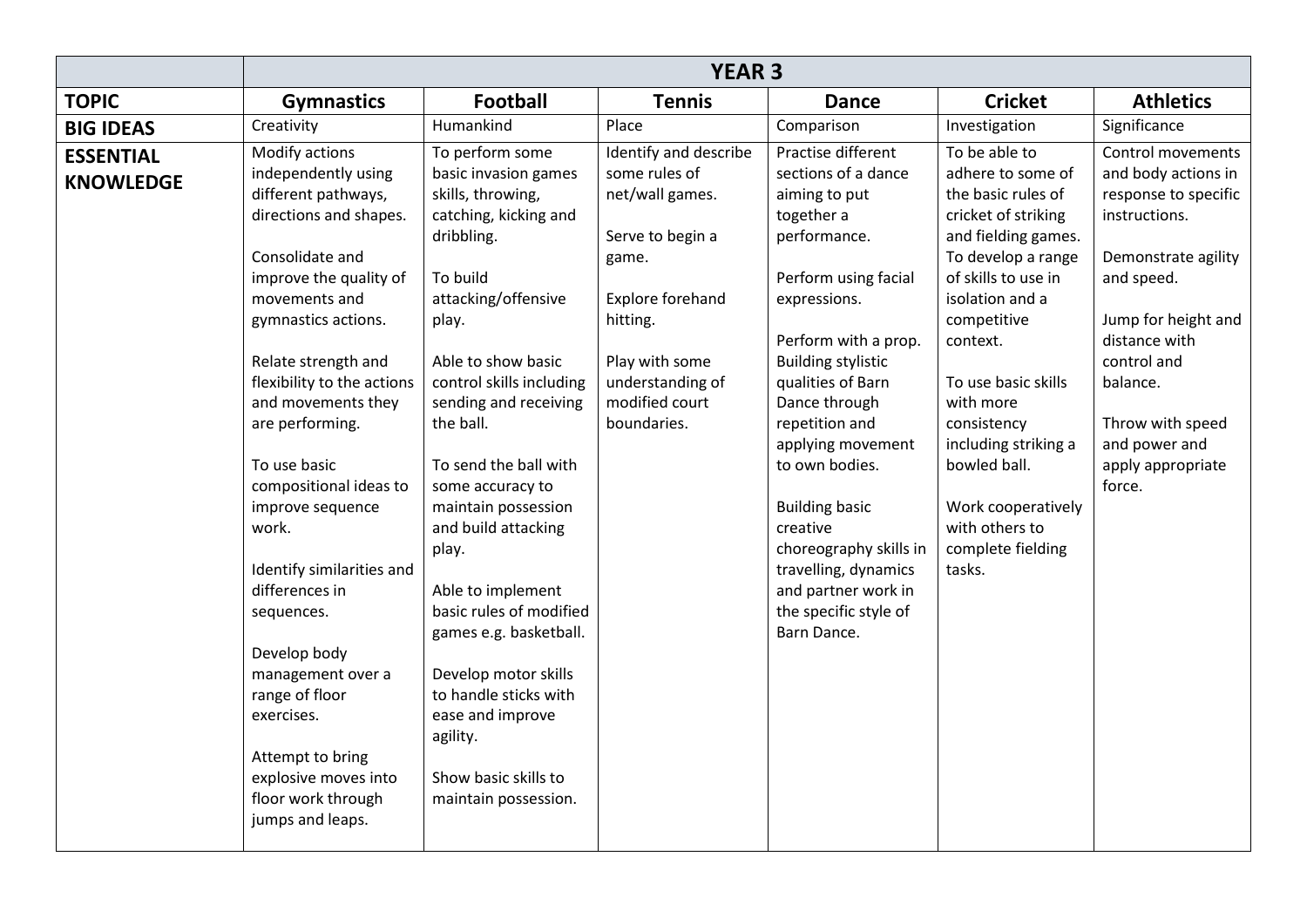|                                                      | Show increasing<br>flexibility in shapes and                                                                                                                               | Use space efficiently<br>to build an attack.                                                                                                                                                                                                        |                                                                                                                                                                                                                                                     |                                                                                                                                                                                                          |                                                                                                                                                                                                                                                        |                                                                                                                                                                                                                         |
|------------------------------------------------------|----------------------------------------------------------------------------------------------------------------------------------------------------------------------------|-----------------------------------------------------------------------------------------------------------------------------------------------------------------------------------------------------------------------------------------------------|-----------------------------------------------------------------------------------------------------------------------------------------------------------------------------------------------------------------------------------------------------|----------------------------------------------------------------------------------------------------------------------------------------------------------------------------------------------------------|--------------------------------------------------------------------------------------------------------------------------------------------------------------------------------------------------------------------------------------------------------|-------------------------------------------------------------------------------------------------------------------------------------------------------------------------------------------------------------------------|
|                                                      | balances.                                                                                                                                                                  |                                                                                                                                                                                                                                                     |                                                                                                                                                                                                                                                     |                                                                                                                                                                                                          |                                                                                                                                                                                                                                                        |                                                                                                                                                                                                                         |
|                                                      |                                                                                                                                                                            | Link skills to perform                                                                                                                                                                                                                              |                                                                                                                                                                                                                                                     |                                                                                                                                                                                                          |                                                                                                                                                                                                                                                        |                                                                                                                                                                                                                         |
| <b>SKILL</b><br><b>PROGRESSION</b>                   | Contrasting shapes,<br>body control when<br>rolling. Partner unison.<br>Patterns. Fluency in<br>movement. Half lever.<br>Bouncing, smooth<br>transitions and<br>extension. | as a team.<br>General - Dribbling,<br>passing in pairs.<br>Defensive positioning.<br>Building an attack.<br>Finding space to<br>receive the ball. Shot,<br>pass, dribble theory.<br>Football - Using inside<br>and outside of foot,                 | Tennis - Ready<br>position. Hot to<br>different areas of<br>court. Perform a<br>forehand shot. Move<br>towards the ball to<br>return. Serve with<br>some accuracy to<br>targets.                                                                    | Perform a jazz<br>square. Perform 2<br>contrasting<br>characters.<br>Communicate ideas<br>as part of a group.<br>Use a prop in a 4-<br>action dance phrase.<br>Discuss examples of<br>professional work. | General - Bowl<br>with some accuracy<br>and consistency.<br>Use the long barrier<br>to collect a rolling<br>ball / collect and<br>return a moving<br>ball.<br>Cricket - Forward                                                                        | Combination<br>jumps. Recognising<br>and performing<br>different paced<br>runs. Approaching<br>hurdles. Pull action<br>when throwing.<br>Recording scores<br>accurately.                                                |
|                                                      |                                                                                                                                                                            | trapping.                                                                                                                                                                                                                                           |                                                                                                                                                                                                                                                     | Create own floor<br>patterns.<br>Demonstrate stylistic<br>elements of barn<br>dance. Apply<br>feedback to improve<br>own performance.                                                                    | drive into space.<br>Foot placement to<br>hit the ball<br>effectively. Use<br>overarm throw to<br>send ball longer<br>distances. Explore<br>role of wicket<br>keeper.                                                                                  |                                                                                                                                                                                                                         |
| <b>NATIONAL</b><br><b>CURRICULUM</b><br><b>LINKS</b> | Develop flexibility,<br>strength, technique,<br>control and balance<br>[for example, through<br>athletics and<br>gymnastics].                                              | Play competitive<br>games, modified<br>where appropriate<br>[for example,<br>badminton,<br>basketball, cricket,<br>football, hockey,<br>netball, rounders and<br>tennis], and apply<br>basic principles<br>suitable for attacking<br>and defending. | Play competitive<br>games, modified<br>where appropriate<br>[for example,<br>badminton,<br>basketball, cricket,<br>football, hockey,<br>netball, rounders and<br>tennis], and apply<br>basic principles<br>suitable for attacking<br>and defending. | Perform dances using<br>a range of movement<br>patterns.<br>Compare their<br>performances with<br>previous ones and<br>demonstrate<br>improvement to<br>achieve their<br>personal best.                  | Play competitive<br>games, modified<br>where appropriate<br>[for example,<br>badminton,<br>basketball, cricket,<br>football, hockey,<br>netball, rounders<br>and tennis], and<br>apply basic<br>principles suitable<br>for attacking and<br>defending. | Use running,<br>jumping, throwing<br>and catching in<br>isolation and in<br>combination.<br>Compare their<br>performances with<br>previous ones and<br>demonstrate<br>improvement to<br>achieve their<br>personal best. |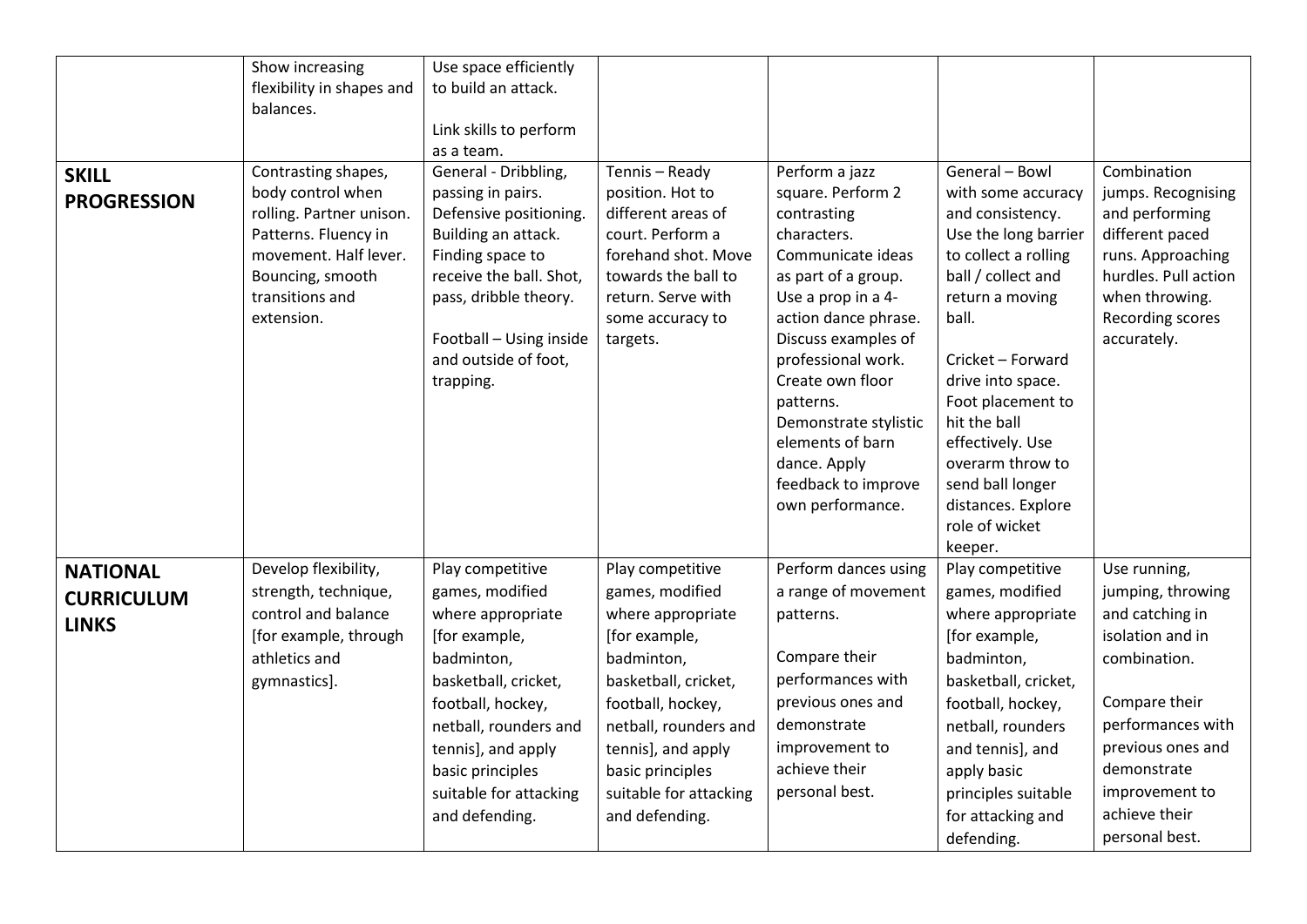|                                                                            |                                                                                                                                                                                                                       | Compare their<br>performances with<br>previous ones and<br>demonstrate<br>improvement to<br>achieve their personal<br>best.                                                                                              | Compare their<br>performances with<br>previous ones and<br>demonstrate<br>improvement to<br>achieve their<br>personal best.                                                                                              |                                                                                                                                                                                                                          | Compare their<br>performances with<br>previous ones and<br>demonstrate<br>improvement to<br>achieve their<br>personal best.                                                                                                 |                                                                                                                                                                                                                             |
|----------------------------------------------------------------------------|-----------------------------------------------------------------------------------------------------------------------------------------------------------------------------------------------------------------------|--------------------------------------------------------------------------------------------------------------------------------------------------------------------------------------------------------------------------|--------------------------------------------------------------------------------------------------------------------------------------------------------------------------------------------------------------------------|--------------------------------------------------------------------------------------------------------------------------------------------------------------------------------------------------------------------------|-----------------------------------------------------------------------------------------------------------------------------------------------------------------------------------------------------------------------------|-----------------------------------------------------------------------------------------------------------------------------------------------------------------------------------------------------------------------------|
| <b>ASSESSMENT</b>                                                          | Progress is formally<br>assessed twice per half<br>term. Firstly,<br>establishing their<br>baseline interpretation<br>of the activity area and<br>then a second time to<br>gauge their end of<br>topic understanding. | Progress is formally<br>assessed twice per<br>half term. Firstly,<br>establishing their<br>baseline<br>interpretation of the<br>activity area and then<br>a second time to<br>gauge their end of<br>topic understanding. | Progress is formally<br>assessed twice per<br>half term. Firstly,<br>establishing their<br>baseline<br>interpretation of the<br>activity area and then<br>a second time to<br>gauge their end of<br>topic understanding. | Progress is formally<br>assessed twice per<br>half term. Firstly,<br>establishing their<br>baseline<br>interpretation of the<br>activity area and then<br>a second time to<br>gauge their end of<br>topic understanding. | Progress is formally<br>assessed twice per<br>half term. Firstly,<br>establishing their<br>baseline<br>interpretation of<br>the activity area<br>and then a second<br>time to gauge their<br>end of topic<br>understanding. | Progress is formally<br>assessed twice per<br>half term. Firstly,<br>establishing their<br>baseline<br>interpretation of<br>the activity area<br>and then a second<br>time to gauge their<br>end of topic<br>understanding. |
| SUBJECT SPECIFIC E.G.<br>SIGNIFICANT PEOPLE,<br>ARTISTS, COMPOSERS<br>ETC. | Wider context link -<br>Past Olympic Games<br>discussed within<br>lessons.<br><b>Commonwealth Games</b><br>2022.                                                                                                      | Wider context link -<br>famous footballers<br>and high-level<br>sporting competitions<br>referred to during<br>lessons.                                                                                                  | Wider context link -<br>famous tennis players<br>and high-level<br>sporting competitions<br>referred to during<br>lessons e.g.<br>Wimbledon, US<br>Open.                                                                 | Wider context link -<br>styles of Dance.                                                                                                                                                                                 | Wider context link -<br>famous cricket<br>players. Major<br>sporting<br>competitions and<br>events. Famous<br>stadiums across the<br>country.                                                                               | Wider context link -<br>Past Olympic<br>Games discussed<br>within lessons.<br>Commonwealth<br>Games 2022.                                                                                                                   |

|                                      | <b>YEAR 4</b>                                                   |                                                                        |                                                                                  |                                                                                   |                                                                               |                                                                             |  |
|--------------------------------------|-----------------------------------------------------------------|------------------------------------------------------------------------|----------------------------------------------------------------------------------|-----------------------------------------------------------------------------------|-------------------------------------------------------------------------------|-----------------------------------------------------------------------------|--|
| <b>TOPIC</b>                         | <b>Gymnastics</b>                                               | <b>Football</b>                                                        | <b>Handball</b>                                                                  | <b>Cricket</b>                                                                    | <b>Tennis</b>                                                                 | <b>Athletics</b>                                                            |  |
| <b>BIG IDEAS</b>                     | Creativity                                                      | Humankind                                                              | Investigation                                                                    | Place                                                                             | Significance                                                                  | Comparison                                                                  |  |
| <b>ESSENTIAL</b><br><b>KNOWLEDGE</b> | To become increasingly<br>competent and<br>confident to perform | Show increases<br>confidence and<br>perform with more<br>consistency a | Show increases<br>confidence and<br>perform with more<br>consistency a selection | To develop the<br>range of striking<br>and fielding skills<br>they can apply in a | Explore and use<br>different shots with<br>both the forehand<br>and backhand. | Using running,<br>jumping and<br>throwing stations,<br>children investigate |  |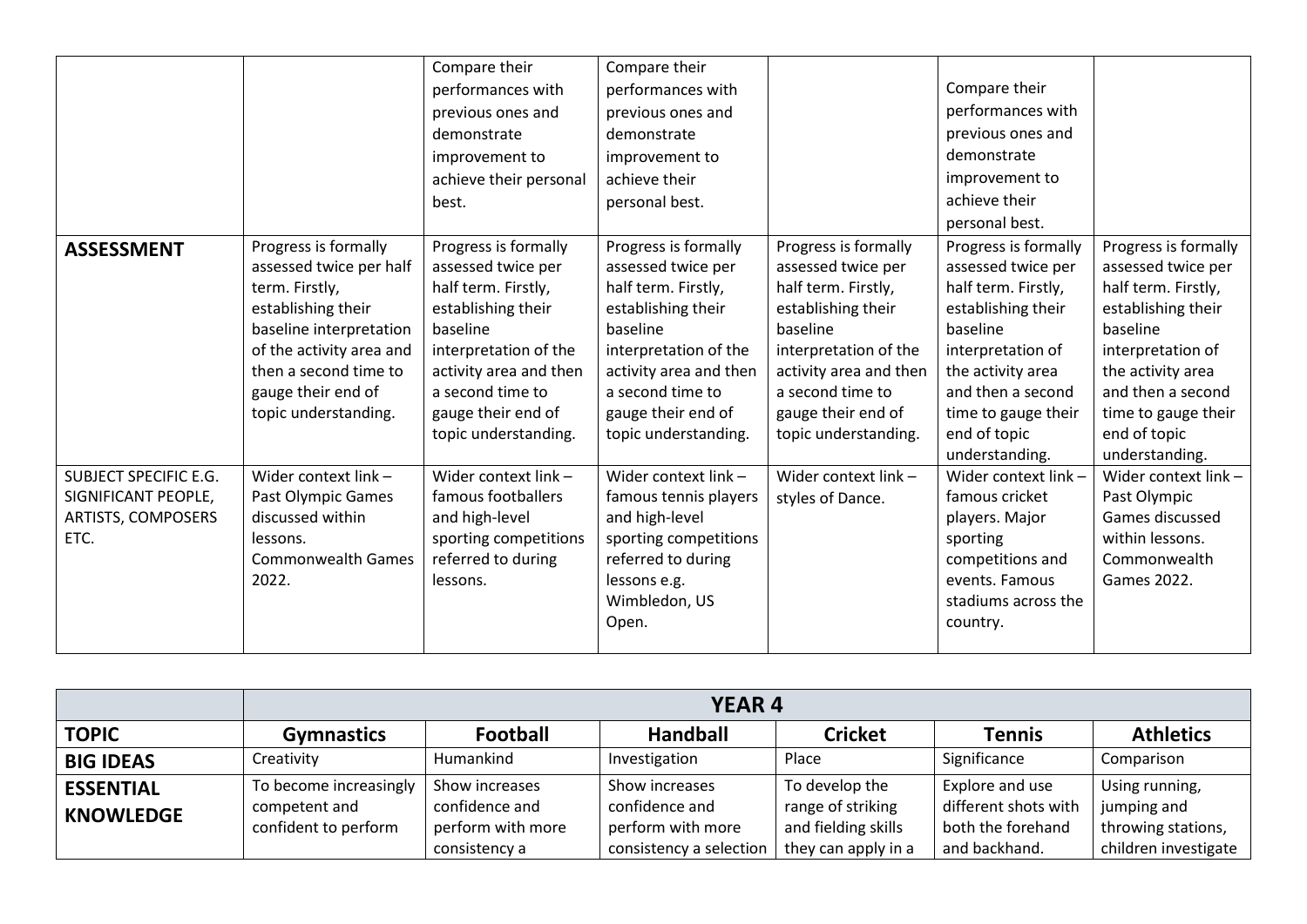|                    | skills more              | selection of basic skills                   | of basic skills such as  | competitive                 |                     | in small groups      |
|--------------------|--------------------------|---------------------------------------------|--------------------------|-----------------------------|---------------------|----------------------|
|                    | consistently.            | such as dribbling,                          | dribbling, throwing      | context.                    | Demonstrate         | different ways of    |
|                    |                          | throwing and                                | and shooting.            |                             | different net/wall  | performing these     |
|                    | Able to perform in time  | shooting.                                   |                          | Choose and use a            | skills.             | activities.          |
|                    | with a partner and       |                                             | Develop a wider range    | range of simple             |                     |                      |
|                    | group.                   | Develop a wider range                       | of ball handling skills. | tactics in isolation        | Practise some trick | Using a variety of   |
|                    |                          | of ball handling skills.                    |                          | and in a game               | shots in isolation. | equipment, ways of   |
|                    | Independently use        |                                             | Use footwork rules in    | context.                    |                     | measuring and        |
|                    | compositional ideas in   | Use footwork rules in                       | a game situation and     |                             | Work to return the  | timing, comparing    |
|                    | sequences such as        | a game situation and                        | explore basic marking.   | <b>Consolidate existing</b> | serve.              | the effectiveness of |
|                    | changes in height,       | explore basic marking.                      | Passing over longer      | skills and apply with       |                     | different styles of  |
|                    | speed and direction.     | Passing over longer                         | distance.                | consistency.                | Demonstrate         | runs, jumps and      |
|                    |                          | distance.                                   |                          |                             | different court     | throws.              |
|                    | Develop an increased     |                                             | Moving towards the       | Strike to ball with         | positions in        |                      |
|                    | range of body actions    | Moving towards the                          | ball to receive the      | intent, use decision        | gameplay.           |                      |
|                    | and shapes to include    | ball to receive the                         | pass.                    | making attempt              |                     |                      |
|                    | in a sequence.           | pass.                                       |                          | direction.                  |                     |                      |
|                    |                          |                                             | Pass and move with       |                             |                     |                      |
|                    | Define muscles groups    | Pass and move with                          | the ball as a team to    |                             |                     |                      |
|                    | needed to support the    | the ball as a team to                       | build attacks.           |                             |                     |                      |
|                    | core of their body.      | build attacks.                              |                          |                             |                     |                      |
|                    |                          |                                             | Apply a small range of   |                             |                     |                      |
|                    | Refine taking weight on  | Apply a small range of                      | tactics in a             |                             |                     |                      |
|                    | small and large body     | tactics in a                                | competitive situation.   |                             |                     |                      |
|                    | parts, for example,      | competitive situation.                      | Demonstrate              |                             |                     |                      |
|                    | hand and shoulder.       | Demonstrate                                 | increased speed and      |                             |                     |                      |
|                    |                          | increased speed and                         | endurance during         |                             |                     |                      |
|                    |                          | endurance during                            | game play.               |                             |                     |                      |
|                    |                          | game play.                                  |                          |                             |                     |                      |
|                    |                          |                                             | Evaluating skills,       |                             |                     |                      |
|                    |                          | Evaluating skills,                          | tactics and teamplay     |                             |                     |                      |
|                    |                          | tactics and teamplay<br>to aid improvement. | to aid improvement.      |                             |                     |                      |
|                    | Cartwheel                | General - Passing over                      | General - Passing over   | General - Directing         | Tennis - Correct    | Aiming at targets.   |
| <b>SKILL</b>       | progressions. Using      | longer distances, use                       | longer distances, use    | hit to score runs.          | position to return  | Accelerating over    |
| <b>PROGRESSION</b> | STEP. Judging. Changes   | some marking                                | some marking             | Attempt to stop a           | balls. Consistently | short distances.     |
|                    | in speed. Shoulder roll. | technique and                               | technique and            | bouncing ground             | send forehand to    | Taking off from run  |
|                    | Shoulder stand.          |                                             |                          |                             | targets. Introduce  | with one foot to     |
|                    |                          |                                             |                          |                             |                     |                      |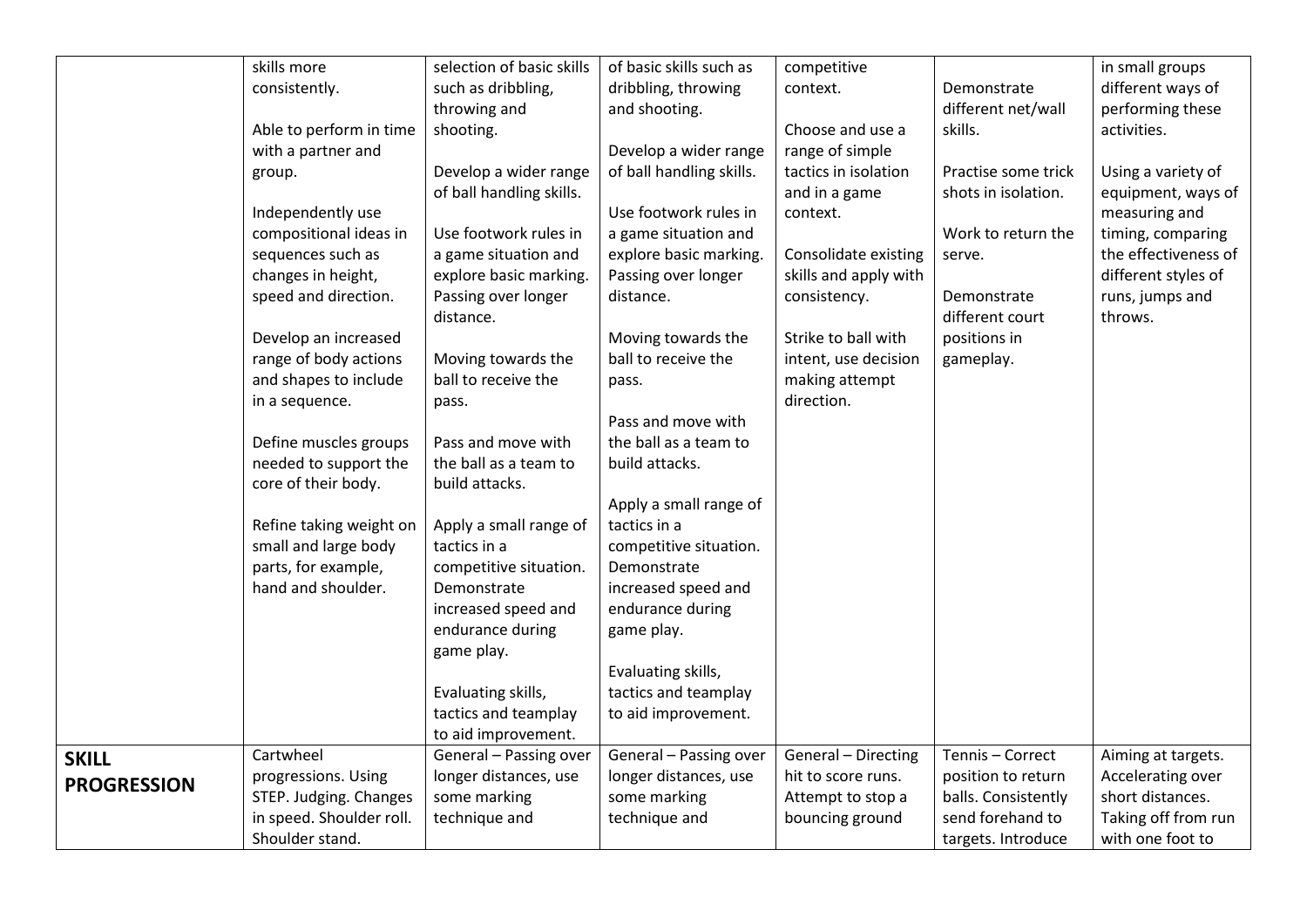|                   | Showing flow. Fitness   | introduce some          | introduce some         | ball with some       | backhand. Work       | increase distance.   |
|-------------------|-------------------------|-------------------------|------------------------|----------------------|----------------------|----------------------|
|                   | through tabattas.       | defending principles.   | defending principles.  | success.             | cooperatively to     | Sling action when    |
|                   |                         |                         |                        |                      | score points in      | throwing. Perform    |
|                   |                         | Football - Dribbling in | Handball - Protecting  | Cricket - Anticipate | simple doubles       | baton exchanges.     |
|                   |                         | different directions,   | the ball, basic        | when to run to       | play.                |                      |
|                   |                         | defensive tackling,     | shooting, 3-man        | score singles. Bowl  |                      |                      |
|                   |                         | front of player and     | weave, turn on the     | overarm from a       |                      |                      |
|                   |                         | goal side marking.      | move, 7m throw.        | stationary position. |                      |                      |
|                   |                         |                         |                        | Attempt a pull shot  |                      |                      |
|                   |                         |                         |                        | in a game. Intercept |                      |                      |
|                   |                         |                         |                        | the ball with one    |                      |                      |
|                   |                         |                         |                        | hand.                |                      |                      |
| <b>NATIONAL</b>   | Develop flexibility,    | Play competitive        | Play competitive       | Play competitive     | Play competitive     | Use running,         |
| <b>CURRICULUM</b> | strength, technique,    | games, modified         | games, modified        | games, modified      | games, modified      | jumping, throwing    |
| <b>LINKS</b>      | control and balance     | where appropriate       | where appropriate      | where appropriate    | where appropriate    | and catching in      |
|                   | [for example, through   | [for example,           | [for example,          | [for example,        | [for example,        | isolation and in     |
|                   | athletics and           | badminton,              | badminton,             | badminton,           | badminton,           | combination.         |
|                   | gymnastics].            | basketball, cricket,    | basketball, cricket,   | basketball, cricket, | basketball, cricket, |                      |
|                   |                         | football, hockey,       | football, hockey,      | football, hockey,    | football, hockey,    | Compare their        |
|                   |                         | netball, rounders and   | netball, rounders and  | netball, rounders    | netball, rounders    | performances with    |
|                   |                         | tennis], and apply      | tennis], and apply     | and tennis], and     | and tennis], and     | previous ones and    |
|                   |                         | basic principles        | basic principles       | apply basic          | apply basic          | demonstrate          |
|                   |                         | suitable for attacking  | suitable for attacking | principles suitable  | principles suitable  | improvement to       |
|                   |                         | and defending.          | and defending.         | for attacking and    | for attacking and    | achieve their        |
|                   |                         |                         |                        | defending.           | defending.           | personal best.       |
|                   |                         | Compare their           | Compare their          |                      |                      |                      |
|                   |                         | performances with       | performances with      | Compare their        | Compare their        |                      |
|                   |                         | previous ones and       | previous ones and      | performances with    | performances with    |                      |
|                   |                         | demonstrate             | demonstrate            | previous ones and    | previous ones and    |                      |
|                   |                         | improvement to          | improvement to         | demonstrate          | demonstrate          |                      |
|                   |                         | achieve their personal  | achieve their personal | improvement to       | improvement to       |                      |
|                   |                         | best.                   | best.                  | achieve their        | achieve their        |                      |
|                   |                         |                         |                        | personal best.       | personal best.       |                      |
| <b>ASSESSMENT</b> | Progress is formally    | Progress is formally    | Progress is formally   | Progress is formally | Progress is formally | Progress is formally |
|                   | assessed twice per half | assessed twice per      | assessed twice per     | assessed twice per   | assessed twice per   | assessed twice per   |
|                   | term. Firstly,          | half term. Firstly,     | half term. Firstly,    | half term. Firstly,  | half term. Firstly,  | half term. Firstly,  |
|                   | establishing their      | establishing their      | establishing their     | establishing their   | establishing their   | establishing their   |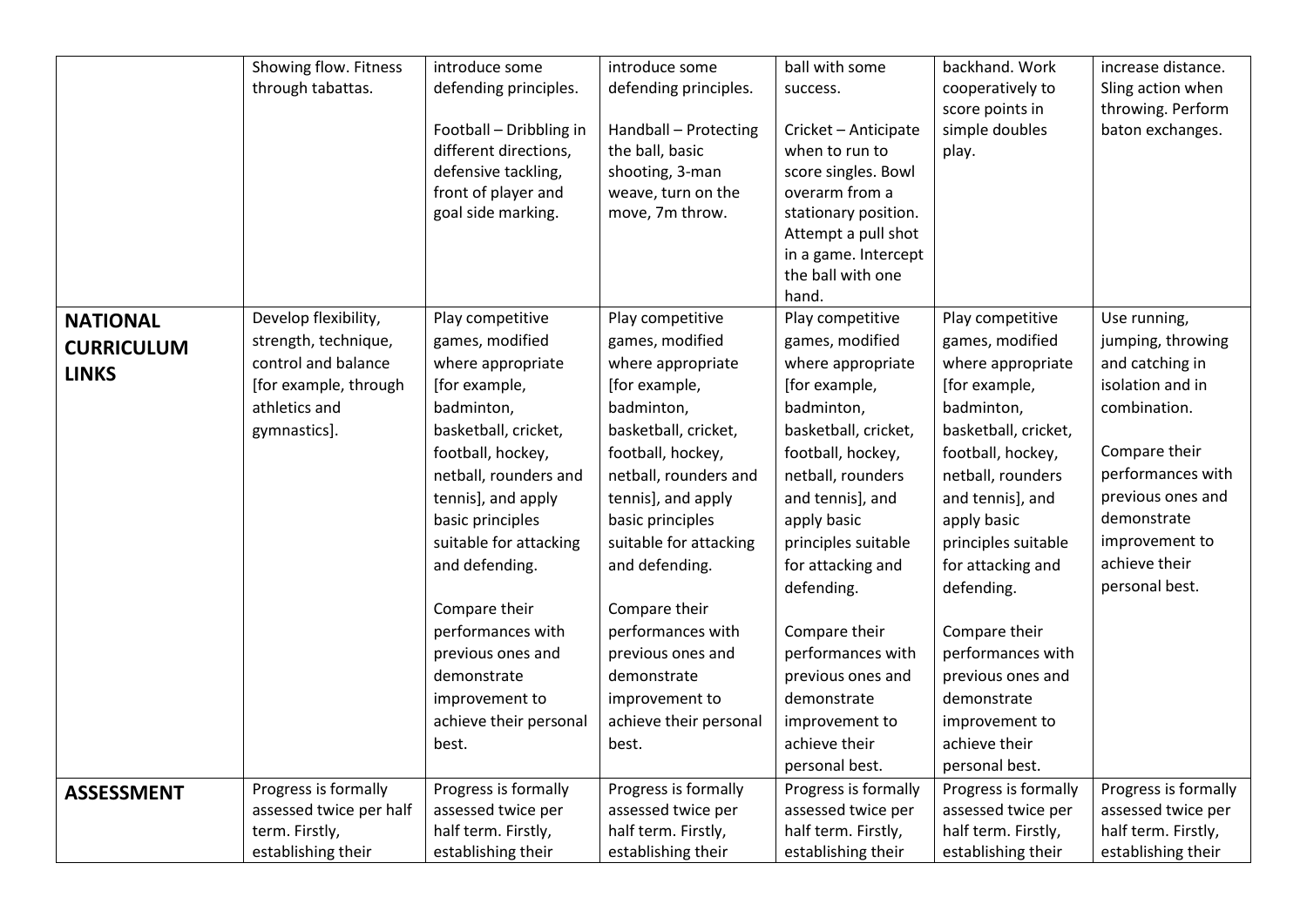|                       | baseline interpretation  | baseline               | baseline interpretation      | baseline             | baseline             | baseline             |
|-----------------------|--------------------------|------------------------|------------------------------|----------------------|----------------------|----------------------|
|                       | of the activity area and | interpretation of the  | of the activity area         | interpretation of    | interpretation of    | interpretation of    |
|                       | then a second time to    | activity area and then | and then a second            | the activity area    | the activity area    | the activity area    |
|                       | gauge their end of       | a second time to       | time to gauge their          | and then a second    | and then a second    | and then a second    |
|                       | topic understanding.     | gauge their end of     | end of topic                 | time to gauge their  | time to gauge their  | time to gauge their  |
|                       |                          | topic understanding.   | understanding.               | end of topic         | end of topic         | end of topic         |
|                       |                          |                        |                              | understanding.       | understanding.       | understanding.       |
| SUBJECT SPECIFIC E.G. | Wider context link -     | Wider context link -   | Wider context link -         | Wider context link - | Wider context link - | Wider context link - |
| SIGNIFICANT PEOPLE,   | Past Olympic Games       | famous footballers     | <b>England Handball</b>      | famous cricket       | famous tennis        | Past Olympic         |
| ARTISTS, COMPOSERS    | discussed within         | and high-level         | <b>Association (National</b> | players. Major       | players and high-    | Games discussed      |
| ETC.                  | lessons.                 | sporting competitions  | Governing Body for           | sporting             | level sporting       | within lessons.      |
|                       | Commonwealth Games       | referred to during     | Handball). Sporting          | competitions and     | competitions         | Commonwealth         |
|                       | 2022.                    | lessons.               | competitions in              | events. Famous       | referred to during   | Games 2022.          |
|                       |                          |                        | Handball.                    | stadiums across the  | lessons e.g.         |                      |
|                       |                          |                        |                              | country.             | Wimbledon, US        |                      |
|                       |                          |                        |                              |                      | Open.                |                      |

| <b>YEAR 5</b>                        |                                                                                                                                                                                                                   |                                                                                                                                                                                                                                                                     |                                                                                                                                                                                                                                                                     |                                                                                                                                                                                                                                                              |                                                                                                                                                                                                                                             |                                                                                                                                                                                                                                                        |  |  |
|--------------------------------------|-------------------------------------------------------------------------------------------------------------------------------------------------------------------------------------------------------------------|---------------------------------------------------------------------------------------------------------------------------------------------------------------------------------------------------------------------------------------------------------------------|---------------------------------------------------------------------------------------------------------------------------------------------------------------------------------------------------------------------------------------------------------------------|--------------------------------------------------------------------------------------------------------------------------------------------------------------------------------------------------------------------------------------------------------------|---------------------------------------------------------------------------------------------------------------------------------------------------------------------------------------------------------------------------------------------|--------------------------------------------------------------------------------------------------------------------------------------------------------------------------------------------------------------------------------------------------------|--|--|
| <b>TOPIC</b>                         | <b>Gymnastics</b>                                                                                                                                                                                                 | <b>Football</b>                                                                                                                                                                                                                                                     | <b>Handball</b>                                                                                                                                                                                                                                                     | <b>Rounders</b>                                                                                                                                                                                                                                              | <b>Tennis</b>                                                                                                                                                                                                                               | <b>Athletics</b>                                                                                                                                                                                                                                       |  |  |
| <b>BIG IDEAS</b>                     | Creativity                                                                                                                                                                                                        | Humankind                                                                                                                                                                                                                                                           | Investigation                                                                                                                                                                                                                                                       | Significance                                                                                                                                                                                                                                                 | Place                                                                                                                                                                                                                                       | Comparison                                                                                                                                                                                                                                             |  |  |
| <b>ESSENTIAL</b><br><b>KNOWLEDGE</b> | Create longer and<br>more complex<br>sequences and adapt<br>performances.<br>Take the lead in a<br>group when<br>preparing a<br>sequence.<br>Develop symmetry<br>individually, as a pair<br>and in a small group. | Use strength, agility<br>and coordination<br>when defending.<br>Increase power and<br>strength of passes,<br>moving the ball<br>accurately in a variety<br>of situations.<br>Select and apply a<br>range of tactics and<br>techniques and play<br>with consistency. | Use strength, agility<br>and coordination<br>when defending.<br>Increase power and<br>strength of passes,<br>moving the ball<br>accurately in a variety<br>of situations.<br>Select and apply a<br>range of tactics and<br>techniques and play<br>with consistency. | Link together a range<br>of skills and use in<br>combination.<br>Collaborate with a<br>team to choose, use<br>and adapt rules in<br>games.<br>Recognise how some<br>aspects of fitness<br>apply to striking and<br>fielding e.g., power,<br>flexibility, and | Use different types of<br>serves in-game and<br>new shots learnt in<br>games.<br>Play with others to<br>score and defend<br>points in competitive<br>games.<br>Move confidently<br>around the playing<br>area using footwork<br>techniques. | Sustain pace over<br>short and longer<br>distances such as<br>running 100m and<br>running for 2<br>minutes.<br>Able to run as part of<br>a relay team working<br>at their maximum<br>speed.<br>Perform a range of<br>jumps and throws<br>demonstrating |  |  |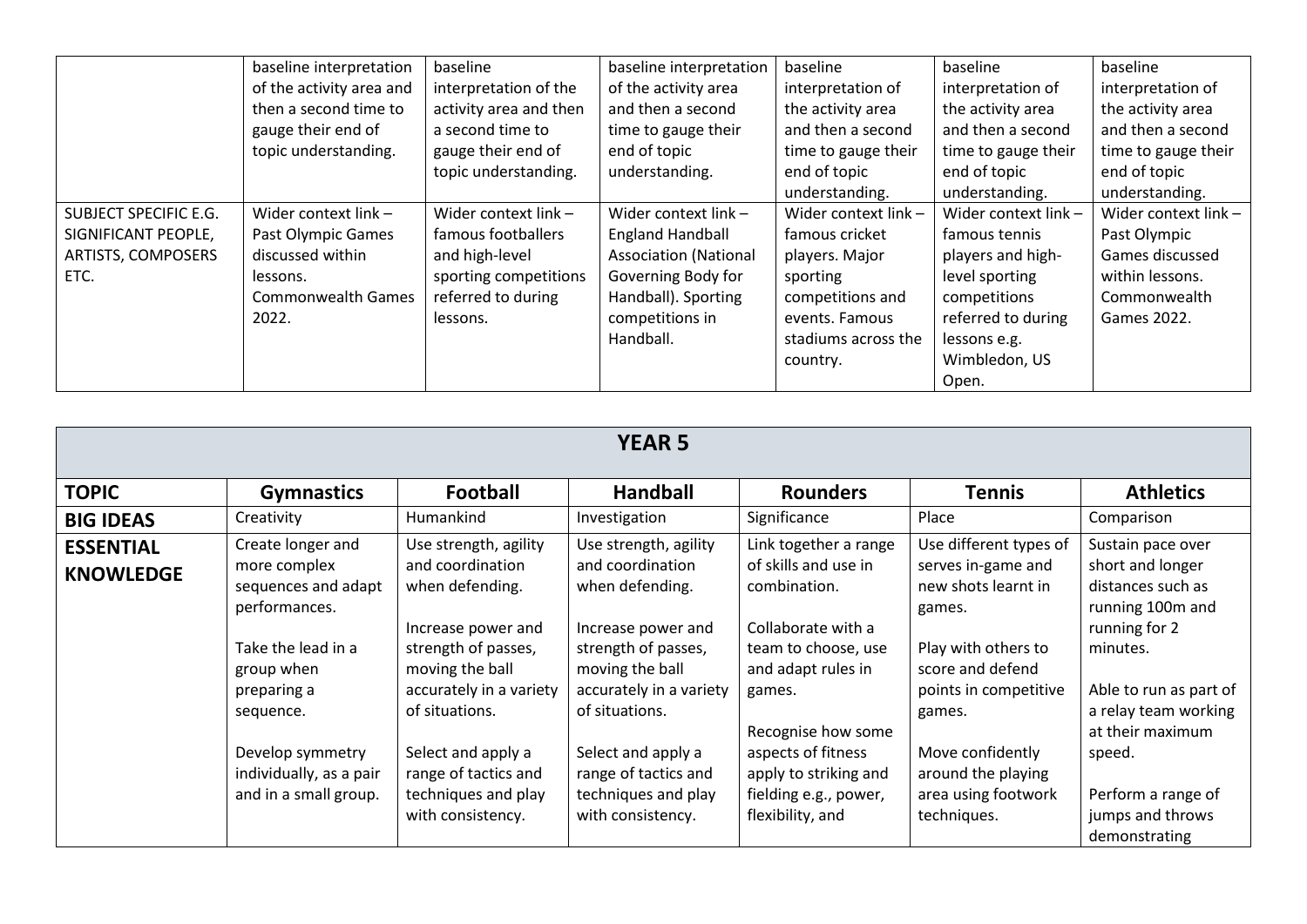|                    |                         |                         |                         | cardiovascular        |                        |                      |
|--------------------|-------------------------|-------------------------|-------------------------|-----------------------|------------------------|----------------------|
|                    | Compare                 | To play effectively in  | To play effectively in  |                       | Develop further ways   | increasing power and |
|                    | performances and        | a variety of positions  | a variety of positions  | endurance.            | of playing with others | accuracy.            |
|                    | judge strengths and     | and formations on       | and formations on       |                       | cooperatively and in   |                      |
|                    | areas for               | the pitch.              | the pitch.              | Develop retrieving    | competition.           |                      |
|                    | improvement.            |                         |                         | and returning the     |                        |                      |
|                    |                         | Relate a greater        | Relate a greater        | ball.                 | Introduce Volley       |                      |
|                    | Select a component      | number of attacking     | number of attacking     |                       | shots and Overhead     |                      |
|                    | for improvement. For    | and defensive tactics   | and defensive tactics   |                       | shots.                 |                      |
|                    | example - timing or     | to gameplay             | to gameplay.            |                       |                        |                      |
|                    | flow.                   |                         |                         |                       | Further, explore       |                      |
|                    |                         | Become more skilful     | Become more skilful     |                       | Tennis service rules.  |                      |
|                    | Take responsibility for | when performing         | when performing         |                       |                        |                      |
|                    | own warm-up             | movements at speed.     | movements at speed.     |                       |                        |                      |
|                    | including               | Select and apply        | Select and apply        |                       |                        |                      |
|                    | remembering and         | appropriate skill in a  | appropriate skill in a  |                       |                        |                      |
|                    | repeating a variety of  | game situation.         | game situation.         |                       |                        |                      |
|                    | stretches.              |                         |                         |                       |                        |                      |
|                    |                         | Play effectively as a   | Play effectively as a   |                       |                        |                      |
|                    | Perform more            | team in defence         | team in defence         |                       |                        |                      |
|                    | complex actions,        | taking individual       | taking individual       |                       |                        |                      |
|                    | shapes and balances     | responsibility for your | responsibility for your |                       |                        |                      |
|                    | with consistency.       | role.                   | role.                   |                       |                        |                      |
|                    |                         |                         |                         |                       |                        |                      |
|                    | Use information given   |                         |                         |                       |                        |                      |
|                    | by others to improve    |                         |                         |                       |                        |                      |
|                    | performance.            |                         |                         |                       |                        |                      |
| <b>SKILL</b>       | Symmetry &              | General - Combine       | General - Combine       | General - Throw for   | Tennis - Volley shots. | Prepare to run an    |
| <b>PROGRESSION</b> | asymmetry. Perform      | basic skills with       | basic skills with       | accuracy over short   | Clearing from the      | individual leg.      |
|                    | counterbalances.        | confidence such as      | confidence such as      | distances. Recognise  | back of court.         | Develop further the  |
|                    | Round off               | dribbling and           | dribbling and           | where to play.        | Different positioning  | principles of pace.  |
|                    | progressions. Linking   | shooting. Select and    | shooting. Select and    |                       | for doubles games.     | Steeplechase and     |
|                    | cartwheels &            | apply appropriate       | apply appropriate       | Rounders - Body       | Approach the ball and  | jump for distance.   |
|                    | roundoffs.              | skills in a game        | skills in a game        | position to catch a   | forehand and           | Push action when     |
|                    | Performing pathways.    | situation               | situation               | ball to stump players | backhand.              | throwing. Baton      |
|                    | Devising warm-ups.      |                         |                         | out. Apply backwards  | Conditioned games to   | exchange within      |
|                    |                         | Football - Turning      | Handball - Jump shot,   | hit rule, attempt to  | encourage using        | restricted area.     |
|                    |                         | with the ball, running  | closing angles,         | catch a backward hit. | different shot types.  |                      |
|                    |                         |                         |                         | Distinguish between   |                        |                      |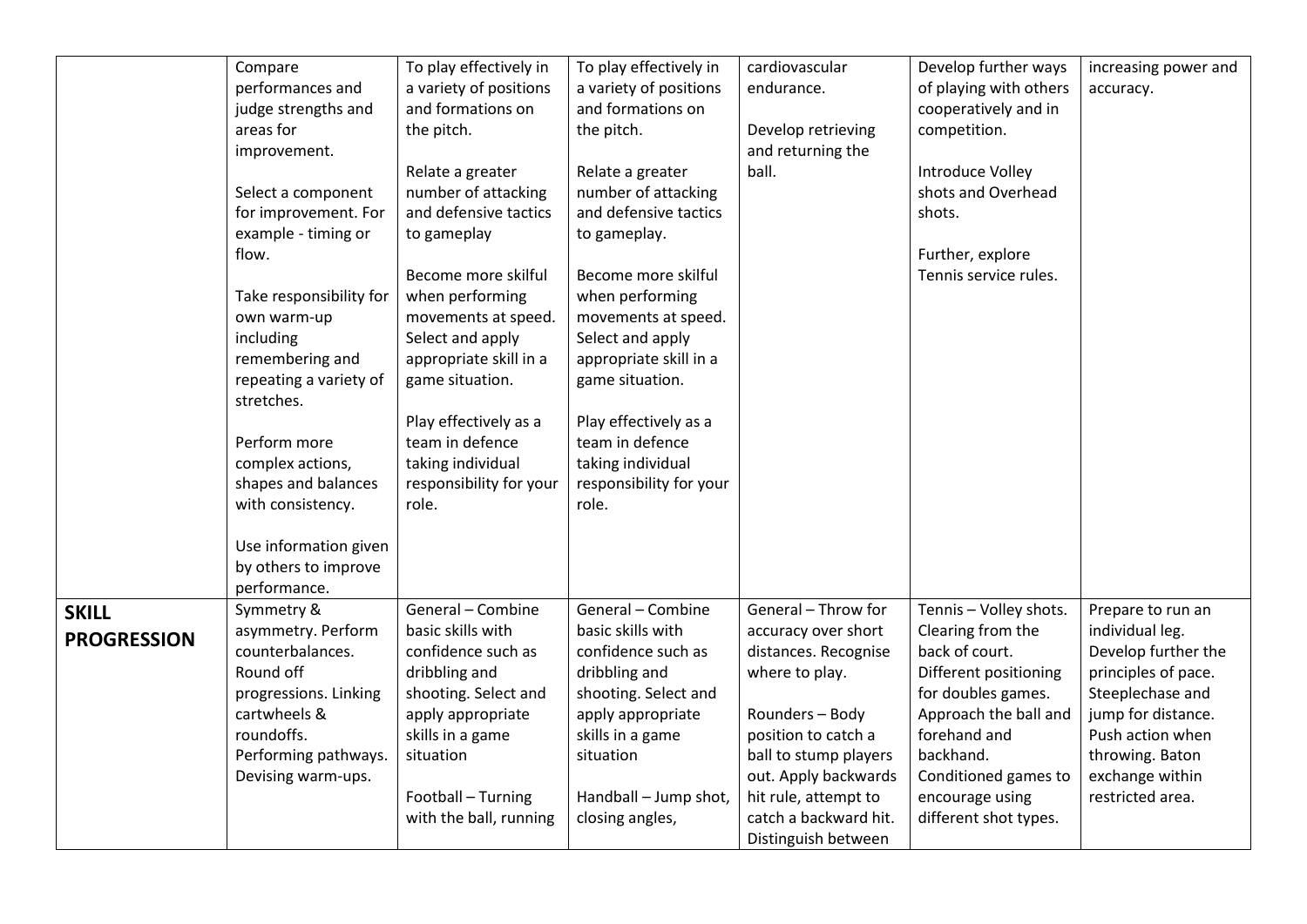|                                           |                                               | with ball, keeping                   | pivoting to pass, set                                   | deep and close                             |                                         |                                        |
|-------------------------------------------|-----------------------------------------------|--------------------------------------|---------------------------------------------------------|--------------------------------------------|-----------------------------------------|----------------------------------------|
|                                           |                                               | possession, step over.               | plays.                                                  | fielding.                                  |                                         |                                        |
| <b>NATIONAL</b>                           | Develop flexibility,                          | Play competitive                     | Play competitive                                        | Play competitive                           | Play competitive                        | Use running, jumping,                  |
| <b>CURRICULUM</b>                         | strength, technique,                          | games, modified                      | games, modified                                         | games, modified                            | games, modified                         | throwing and                           |
|                                           | control and balance                           | where appropriate                    | where appropriate                                       | where appropriate                          | where appropriate                       | catching in isolation                  |
| <b>LINKS</b>                              | [for example, through                         | [for example,                        | [for example,                                           | [for example,                              | [for example,                           | and in combination.                    |
|                                           | athletics and                                 | badminton,                           | badminton,                                              | badminton,                                 | badminton,                              |                                        |
|                                           | gymnastics].                                  | basketball, cricket,                 | basketball, cricket,                                    | basketball, cricket,                       | basketball, cricket,                    | Compare their                          |
|                                           |                                               | football, hockey,                    | football, hockey,                                       | football, hockey,                          | football, hockey,                       | performances with                      |
|                                           |                                               | netball, rounders and                | netball, rounders and                                   | netball, rounders and                      | netball, rounders and                   | previous ones and                      |
|                                           |                                               | tennis], and apply                   | tennis], and apply                                      | tennis], and apply                         | tennis], and apply                      | demonstrate                            |
|                                           |                                               | basic principles                     | basic principles                                        | basic principles                           | basic principles                        | improvement to                         |
|                                           |                                               | suitable for attacking               | suitable for attacking                                  | suitable for attacking                     | suitable for attacking                  | achieve their                          |
|                                           |                                               | and defending.                       | and defending.                                          | and defending.                             | and defending.                          | personal best.                         |
|                                           |                                               |                                      |                                                         |                                            |                                         |                                        |
|                                           |                                               | Compare their                        | Compare their                                           | Compare their                              | Compare their                           |                                        |
|                                           |                                               | performances with                    | performances with                                       | performances with                          | performances with                       |                                        |
|                                           |                                               | previous ones and                    | previous ones and                                       | previous ones and                          | previous ones and                       |                                        |
|                                           |                                               | demonstrate                          | demonstrate                                             | demonstrate                                | demonstrate                             |                                        |
|                                           |                                               | improvement to                       | improvement to                                          | improvement to                             | improvement to                          |                                        |
|                                           |                                               | achieve their                        | achieve their                                           | achieve their                              | achieve their                           |                                        |
|                                           |                                               | personal best.                       | personal best.                                          | personal best.                             | personal best.                          |                                        |
| <b>ASSESSMENT</b>                         | Progress is formally                          | Progress is formally                 | Progress is formally                                    | Progress is formally                       | Progress is formally                    | Progress is formally                   |
|                                           | assessed twice per                            | assessed twice per                   | assessed twice per                                      | assessed twice per                         | assessed twice per                      | assessed twice per                     |
|                                           | half term. Firstly,                           | half term. Firstly,                  | half term. Firstly,                                     | half term. Firstly,                        | half term. Firstly,                     | half term. Firstly,                    |
|                                           | establishing their                            | establishing their                   | establishing their                                      | establishing their                         | establishing their                      | establishing their                     |
|                                           | baseline                                      | baseline                             | baseline                                                | baseline                                   | baseline                                | baseline                               |
|                                           | interpretation of the                         | interpretation of the                | interpretation of the                                   | interpretation of the                      | interpretation of the                   | interpretation of the                  |
|                                           | activity area and then                        | activity area and then               | activity area and then                                  | activity area and then                     | activity area and then                  | activity area and then                 |
|                                           | a second time to                              | a second time to                     | a second time to                                        | a second time to                           | a second time to                        | a second time to                       |
|                                           | gauge their end of                            | gauge their end of                   | gauge their end of                                      | gauge their end of                         | gauge their end of                      | gauge their end of                     |
|                                           | topic understanding.                          | topic understanding.                 | topic understanding.                                    | topic understanding.                       | topic understanding.                    | topic understanding.                   |
| <b>SUBJECT SPECIFIC</b>                   | Wider context link -                          | Wider context link -                 | Wider context link -                                    | Wider context link -                       | Wider context link -                    | Wider context link -                   |
| E.G. SIGNIFICANT                          | <b>Past Olympic Games</b><br>discussed within | famous footballers<br>and high-level | <b>England Handball</b><br><b>Association (National</b> | Rounders England                           | famous tennis players<br>and high-level | Past Olympic Games<br>discussed within |
| PEOPLE, ARTISTS,<br><b>COMPOSERS ETC.</b> | lessons.                                      | sporting competitions                | Governing Body for                                      | (National Governing<br>Body for Rounders). | sporting competitions                   | lessons.                               |
|                                           |                                               |                                      | Handball). Sporting                                     | Provides a structure                       | referred to during                      |                                        |
|                                           |                                               |                                      |                                                         |                                            |                                         |                                        |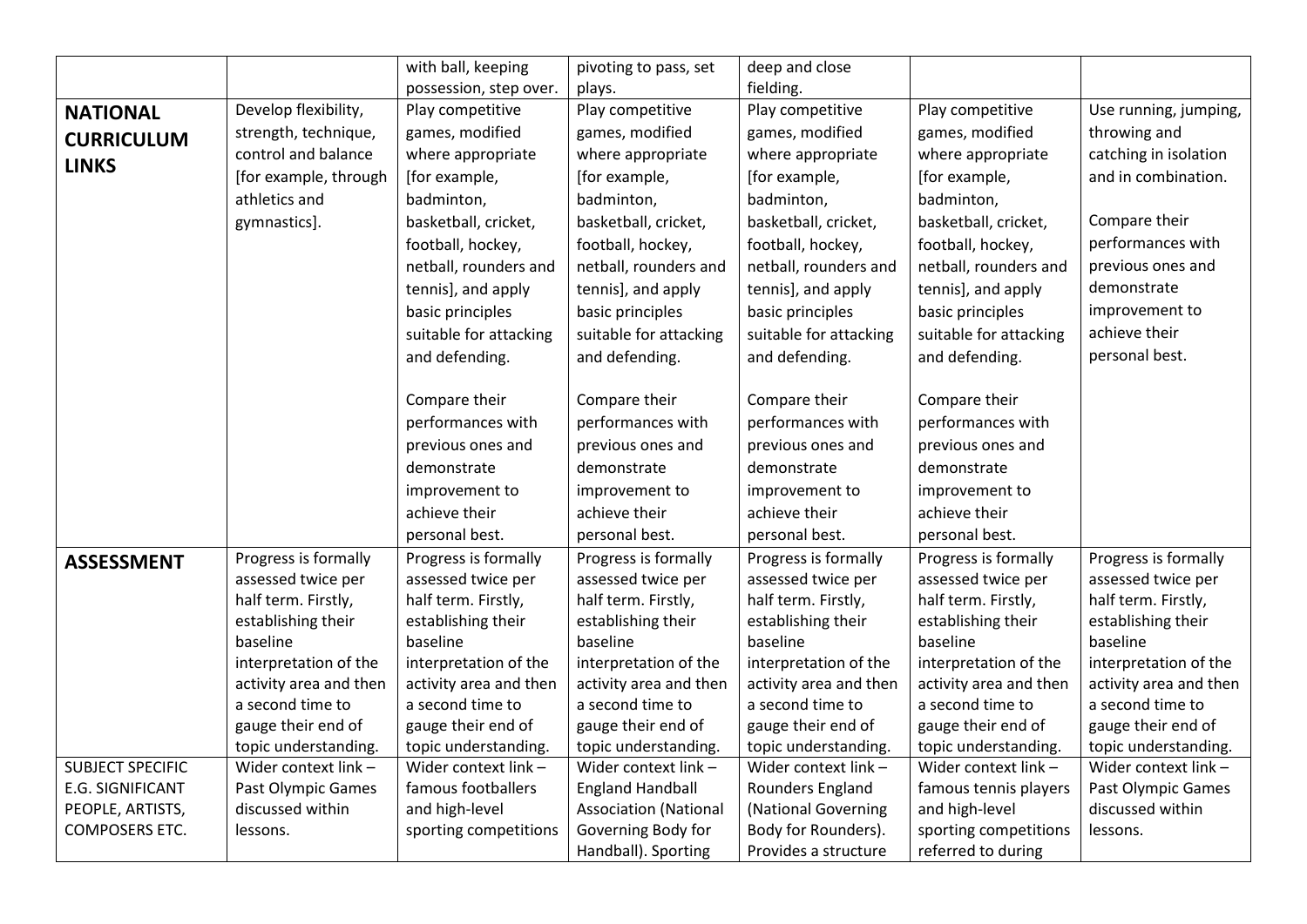| Commonwealth | referred to during | competitions in | for the sport from the $ $ lessons e.g. |               | Commonwealth |
|--------------|--------------------|-----------------|-----------------------------------------|---------------|--------------|
| Games 2022.  | lessons.           | Handball.       | Board, local                            | Wimbledon, US | Games 2022.  |
|              |                    |                 | deliverers and teams                    | Open.         |              |
|              |                    |                 | right the way through                   |               |              |
|              |                    |                 | to individual                           |               |              |
|              |                    |                 | members and                             |               |              |
|              |                    |                 | volunteers.                             |               |              |

| <b>YEAR 6</b>                        |                                                                                                                                                                                                                                                                                                                                                                                           |                                                                                                                                                                                                                                                                                                                                                                                                            |                                                                                                                                                                                                                                                                                                                                                                                                            |                                                                                                                                                                                                                                                                                                 |                                                                                                                                                                                                                                                                                                                                                                                          |                                                                                                                                                                                                                                                                                                                                                                                            |  |
|--------------------------------------|-------------------------------------------------------------------------------------------------------------------------------------------------------------------------------------------------------------------------------------------------------------------------------------------------------------------------------------------------------------------------------------------|------------------------------------------------------------------------------------------------------------------------------------------------------------------------------------------------------------------------------------------------------------------------------------------------------------------------------------------------------------------------------------------------------------|------------------------------------------------------------------------------------------------------------------------------------------------------------------------------------------------------------------------------------------------------------------------------------------------------------------------------------------------------------------------------------------------------------|-------------------------------------------------------------------------------------------------------------------------------------------------------------------------------------------------------------------------------------------------------------------------------------------------|------------------------------------------------------------------------------------------------------------------------------------------------------------------------------------------------------------------------------------------------------------------------------------------------------------------------------------------------------------------------------------------|--------------------------------------------------------------------------------------------------------------------------------------------------------------------------------------------------------------------------------------------------------------------------------------------------------------------------------------------------------------------------------------------|--|
| <b>TOPIC</b>                         | <b>Gymnastics</b>                                                                                                                                                                                                                                                                                                                                                                         | Football                                                                                                                                                                                                                                                                                                                                                                                                   | <b>Handball</b>                                                                                                                                                                                                                                                                                                                                                                                            | <b>Rounders</b>                                                                                                                                                                                                                                                                                 | <b>Tennis</b>                                                                                                                                                                                                                                                                                                                                                                            | <b>Athletics</b>                                                                                                                                                                                                                                                                                                                                                                           |  |
| <b>BIG IDEAS</b>                     | Creativity                                                                                                                                                                                                                                                                                                                                                                                | Humankind                                                                                                                                                                                                                                                                                                                                                                                                  | Investigation                                                                                                                                                                                                                                                                                                                                                                                              | Significance                                                                                                                                                                                                                                                                                    | Place                                                                                                                                                                                                                                                                                                                                                                                    | Comparison                                                                                                                                                                                                                                                                                                                                                                                 |  |
| <b>ESSENTIAL</b><br><b>KNOWLEDGE</b> | Lead group warm-up<br>showing<br>understanding of the<br>need for strength and<br>flexibility.<br>Demonstrate<br>accuracy, consistency,<br>and clarity of<br>movement.<br>Work independently<br>and in small groups to<br>make up own<br>sequences.<br>Arrange own<br>apparatus to enhance<br>work and vary<br>compositional ideas.<br>Experience flight on<br>and off high<br>apparatus. | Apply aspects of<br>fitness to the game<br>such as power,<br>strength, agility and<br>coordination.<br>Choose and<br>implement a wider<br>range of strategies to<br>play defensively and<br>offensively.<br>Grasp more technical<br>aspects of the game.<br>Observe, recognise<br>and analyse good<br>individual and team<br>performances.<br>Suggest, plan and<br>lead simple drills for<br>given skills. | Apply aspects of<br>fitness to the game<br>such as power,<br>strength, agility and<br>coordination.<br>Choose and<br>implement a wider<br>range of strategies to<br>play defensively and<br>offensively.<br>Grasp more technical<br>aspects of the game.<br>Observe, recognise<br>and analyse good<br>individual and team<br>performances.<br>Suggest, plan and<br>lead simple drills for<br>given skills. | Apply with<br>consistency standard<br>rules in a variety of<br>different styles of<br>games.<br>Attempt a small range<br>of shots in isolation<br>and in competitive<br>scenarios.<br>Use a range of tactics<br>for attacking and<br>defending in the role<br>of bowler, batter and<br>fielder. | Develop a wider<br>range of shots.<br>Begin to select and<br>apply more<br>sophisticated tactics<br>such as net play, and<br>offensive and<br>defensive positioning.<br>Play with fluency with<br>a partner in<br>doubles/partner<br>scenarios.<br>Develop backhand<br>shots.<br>Begin to use full<br>scoring systems.<br>Continue developing<br>doubles play and<br>tactics to improve. | Become confident<br>and expert in a range<br>of techniques and<br>recognise their<br>success.<br>Apply strength and<br>flexibility to a broad<br>range of throwing,<br>running and jumping<br>activities.<br>Work in collaboration<br>and demonstrate<br>improvement when<br>working with self and<br>others.<br>Accurately and<br>confidently judge<br>across a variety of<br>activities. |  |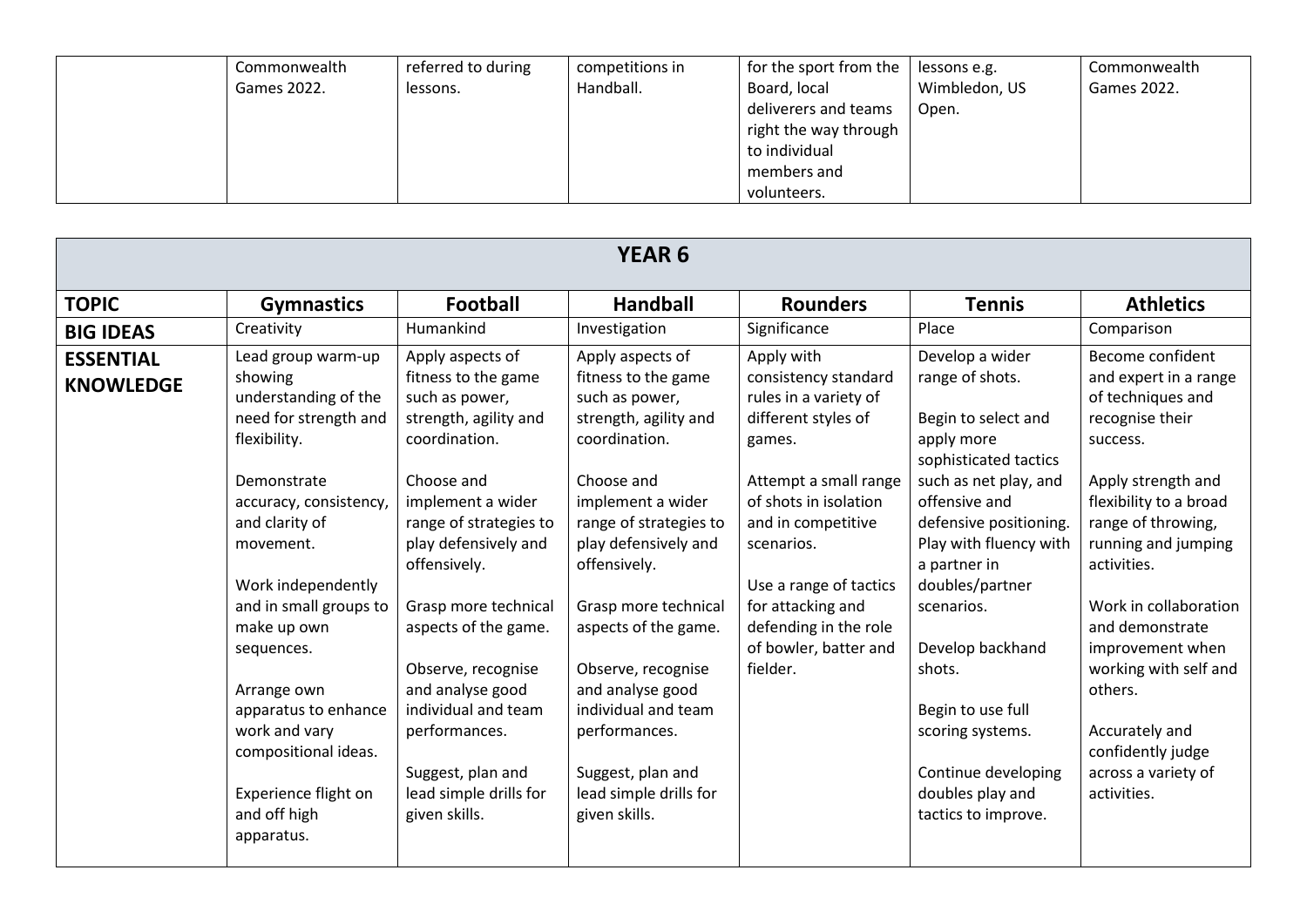|                                                      | Perform increasingly<br>complex sequences.<br>Combine own ideas<br>with others to build<br>sequences.<br>Compose and<br>practise actions and<br>relate to music.<br>Show a desire to<br>improve across a<br>broad range of<br>gymnastics actions. | Combine and perform<br>more complex skills<br>at speed in games.<br>Use set plays in game<br>situation and explain<br>when and why they<br>are used.<br>Switch effectively as a<br>team between<br>defence and attack.           | Combine and perform<br>more complex skills<br>at speed in games.<br>Use set plays in game<br>situation and explain<br>when and why they<br>are used.<br>Switch effectively as a<br>team between<br>defence and attack.               |                                                                                                                                                                                                                                                        |                                                                                                                                                                                 |                                                                                                                                                                                                                                  |
|------------------------------------------------------|---------------------------------------------------------------------------------------------------------------------------------------------------------------------------------------------------------------------------------------------------|----------------------------------------------------------------------------------------------------------------------------------------------------------------------------------------------------------------------------------|--------------------------------------------------------------------------------------------------------------------------------------------------------------------------------------------------------------------------------------|--------------------------------------------------------------------------------------------------------------------------------------------------------------------------------------------------------------------------------------------------------|---------------------------------------------------------------------------------------------------------------------------------------------------------------------------------|----------------------------------------------------------------------------------------------------------------------------------------------------------------------------------------------------------------------------------|
| <b>SKILL</b><br><b>PROGRESSION</b>                   | Prepare for vaulting.<br>Dismounting from                                                                                                                                                                                                         | General - Compare<br>performances.                                                                                                                                                                                               | General - Compare<br>performances.                                                                                                                                                                                                   | General-<br>Demonstrate urgency                                                                                                                                                                                                                        | Tennis - Introduce the<br>lob. Communication                                                                                                                                    | Sprint start<br>techniques. Run up                                                                                                                                                                                               |
|                                                      | height. Flight in<br>unison & cannon. Use<br>music. Create group<br>patterns. Entrance<br>and relationships to<br>one another. Use<br>stimuli such as<br>ribbons and hoops.                                                                       | Comprehend and<br>show why player with<br>the ball should keep<br>moving or be ready to<br>pass quickly.<br>Football - Dribbling in<br>different directions,<br>defensive tackling,<br>front of player and<br>goal side marking. | Comprehend and<br>show why player with<br>the ball should keep<br>moving or be ready to<br>pass quickly.<br>Handball - Protecting<br>the ball, basic<br>shooting, 3-man<br>weave, turn on the<br>move, 7m throw.<br>Play competitive | when acquiring<br>runs/rounders. Track<br>and catch high balls.<br>Work in pairs to field<br>a long ball.<br>Rounders - Play using<br>standard rounders<br>pitch layout. Bowling<br>fast ball. Play<br>tactically to avoid<br>overtaking<br>teammates. | in doubles play. Two<br>handed backhand<br>shot. Use full rules for<br>modified tennis<br>games. Use doubles<br>tactics and court<br>positioning effectively<br>in competition. | for long jump.<br>Recording data for<br>different types of<br>throws. Use STEP<br>principles. Work<br>collaboratively to<br>judge and record.<br>Take part in specific<br>modified events using<br>laws/rules for each<br>event. |
| <b>NATIONAL</b><br><b>CURRICULUM</b><br><b>LINKS</b> | Develop flexibility,<br>strength, technique,<br>control and balance                                                                                                                                                                               | Play competitive<br>games, modified<br>where appropriate                                                                                                                                                                         | games, modified<br>where appropriate                                                                                                                                                                                                 | Play competitive<br>games, modified<br>where appropriate                                                                                                                                                                                               | Play competitive<br>games, modified<br>where appropriate                                                                                                                        | Use running, jumping,<br>throwing and<br>catching in isolation                                                                                                                                                                   |
|                                                      | [for example, through<br>athletics and                                                                                                                                                                                                            | [for example,<br>badminton,                                                                                                                                                                                                      | [for example,<br>badminton,                                                                                                                                                                                                          | [for example,<br>badminton,                                                                                                                                                                                                                            | [for example,<br>badminton,                                                                                                                                                     | and in combination.                                                                                                                                                                                                              |
|                                                      | gymnastics].                                                                                                                                                                                                                                      | basketball, cricket,<br>football, hockey,                                                                                                                                                                                        | basketball, cricket,<br>football, hockey,                                                                                                                                                                                            | basketball, cricket,<br>football, hockey,                                                                                                                                                                                                              | basketball, cricket,<br>football, hockey,                                                                                                                                       | Compare their<br>performances with                                                                                                                                                                                               |
|                                                      |                                                                                                                                                                                                                                                   | netball, rounders and                                                                                                                                                                                                            | netball, rounders and                                                                                                                                                                                                                | netball, rounders and                                                                                                                                                                                                                                  | netball, rounders and                                                                                                                                                           | previous ones and                                                                                                                                                                                                                |